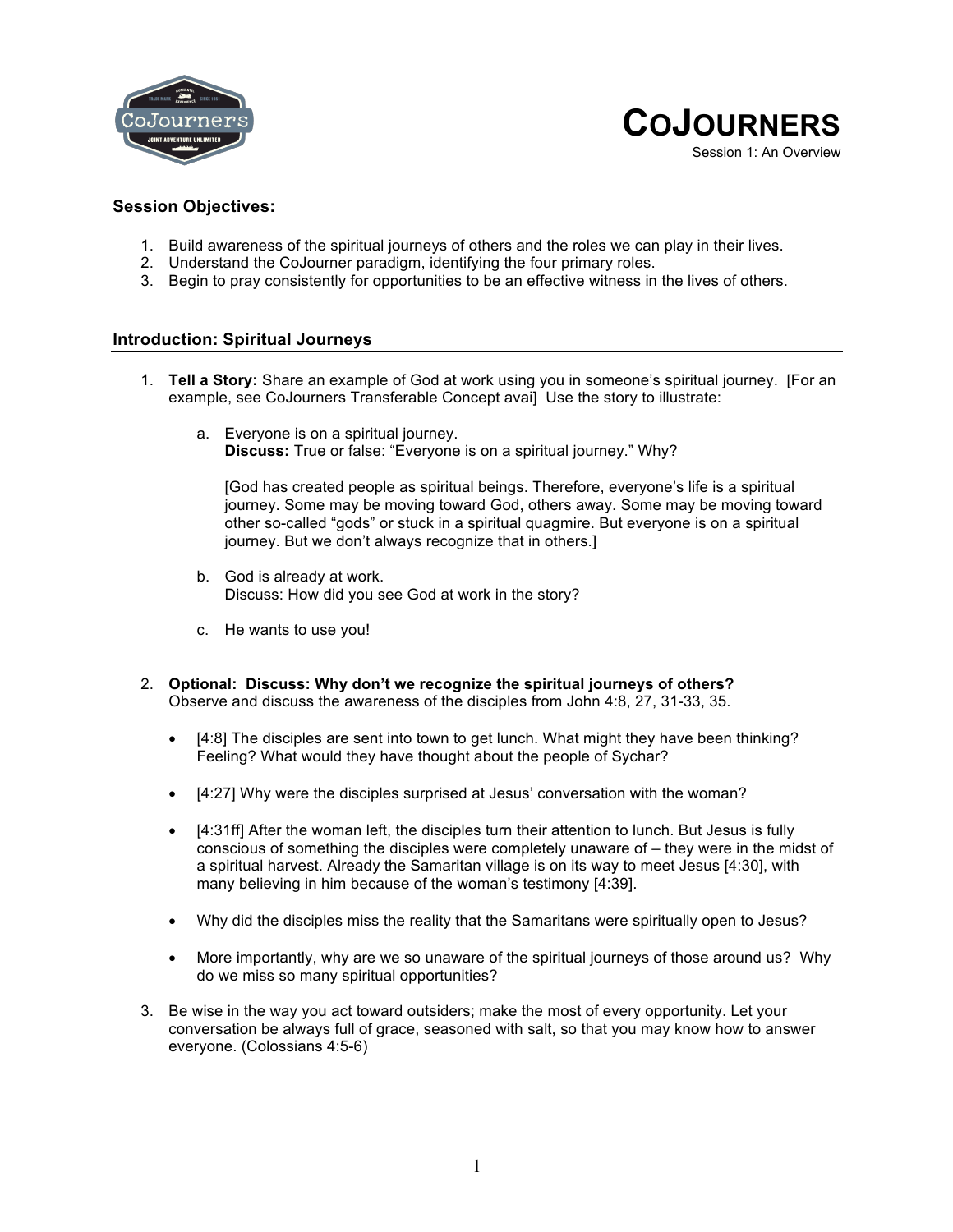# **The Four Roles of a CoJourner**

1. There are four primary roles that you can play in another person's spiritual journey – An Explorer; A Guide; A Builder; A Mentor

[Note: The Powerpoint slide #4 builds this diagram with each click.]



### **a. The Explorer**

- i. The first role we play is that of an Explorer.
- ii. In the ordinary life, what does an explorer do? [Enters into unknown territory to discover, learn and understand.] Same is true in spiritual arena, except we explore lives, not land.
- iii. We need to discover where they are spiritually. We want to understand they've been and where they are, so we can help them come to Christ. That is the role of the Explorer.
- iv. The two main things an explorer does is ask questions and listen. [Next session we'll focus on how to be an effective explorer.]

# **b. The Guide**

- i. The second role we can play is that of a guide.
- ii. What does a guide do in everyday life? [Shows the way.] A guide is someone who joins with you on a journey, helping show you the way. A good guide will explain things as you go, helping you understand as they lead you. That is the essence of being a witness – showing the way to Jesus, helping someone understand how they may come to Him.
- iii. What does a guide use? Their personal experience (often called a testimony or a life story) and the gospel. [In our third session we will focus on being a more effective guide.]

#### **c. The Builder**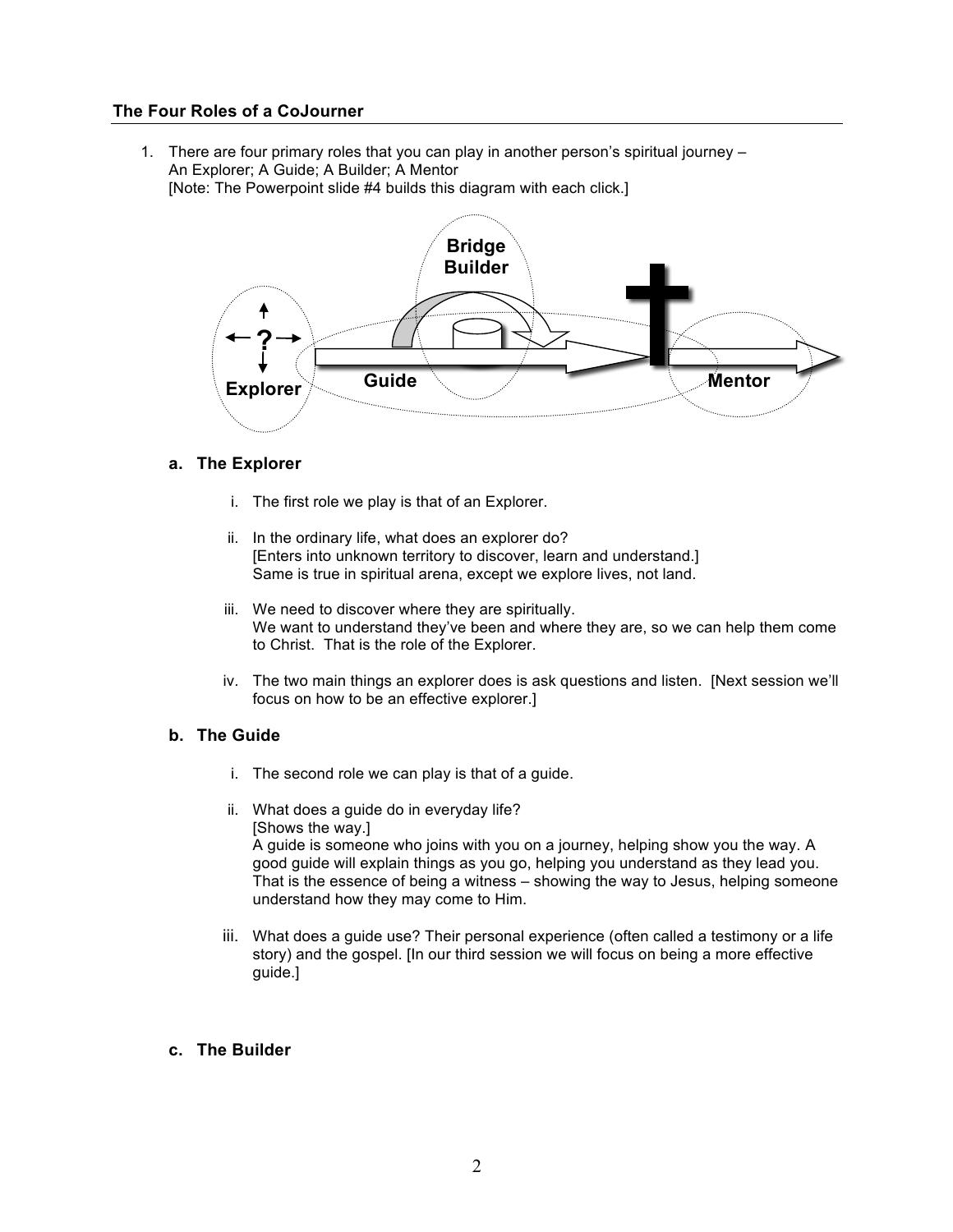- i. When a person is on a journey and comes to an obstacle, say a river, what do they need to continue on? [A bridge.]
- ii. The same is true spiritually. There are all kinds of issues and obstacles that keep people from coming to Jesus – intellectual issues, emotional baggage, competing desires; etc. (Optional: Have them share some examples.)
- iii. When we are exploring someone's spiritual journey and showing them how they can know Christ, we might discover they are stuck because of a debilitating issue. We don't give up and leave them there. Rather we seek to deal with the issue, that is, we provide a bridge over and beyond the issue so they can continue to move toward Christ.
- iv. How? Through prayer and gentle persuasion. Prayer is important because, no matter what the issue is, the enemy (the devil) seeks to use these obstacles as a way of blinding them and keeping them in spiritual bondage. Prayer unleashes God's power. But we also use gentle persuasion—not trying to win an argument, but coming beside them as a friend or CoJourner and helping them get beyond the issue.
- v. [We use the fourth session to deal with becoming a more effective Bridge Builder.]

### **d. The Mentor**

- i. When a person comes to Christ, their spiritual journey is not over rather it is just beginning. Now they need help and encouragement to continue to follow Christ. That is the role of the Mentor.
- ii. The Mentor encourages new believers in their spiritual journey.
- iii. The two primary resources for the mentor are the foundational concepts of the Christian life) and relational connections to other believers. The new believer needs to develop significant connections with other believers – Christian friends and a Christian community. He also needs grounded in foundational truths for the Christian life.
- iv. [We will use the fifth and final session to explore being an effective Mentor for others.]
- 2. The Roles in Action [Powerpoint slides #5-7]
	- a. The roles are not chronological, that is, always following the same order like a formula. They do always begin with being an Explorer. But the role you play next depends on what you discover about the other person and their spiritual journey.
	- b. [Slide #5] You may find as you begin to explore that the other person is already prepared and seeking for God. So you might be a Guide who leads them to Christ without encountering any obstacles that would require you to be a Builder.
	- c. [Slide #6] Or you might discover from your exploring that they are already stuck with various issues or obstacles. Then you would have to become a Builder before you could be a Guide to show them how they could know Christ.
	- d. [Slide #7] Or you might discover that someone already knows Christ, but they have become stuck and need you to help them get beyond an issue so they can continue to follow Christ. So you are an Explorer, then Builder, and then a Mentor.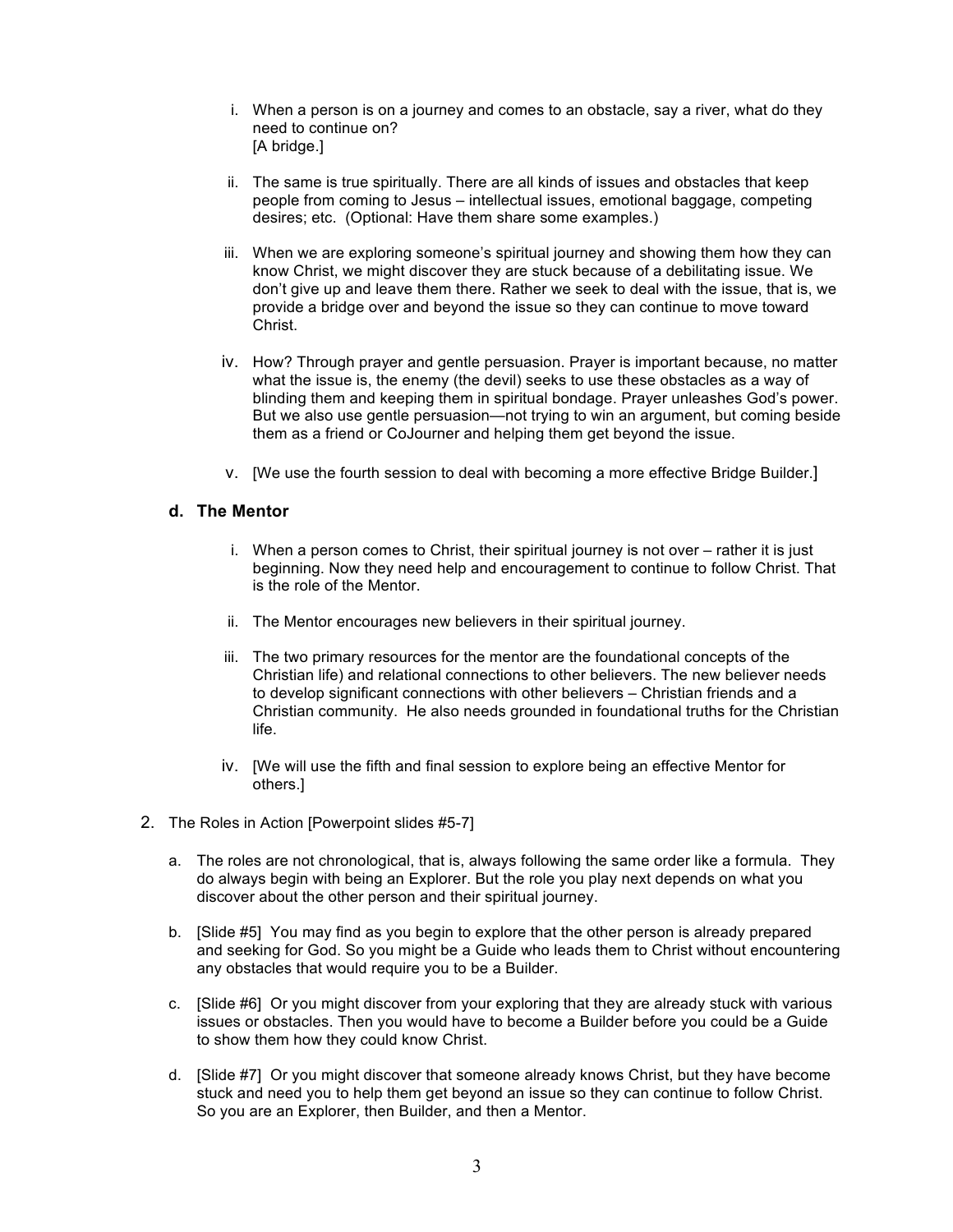- e. The point is that the roles work together depending on what is true in the person's spiritual journey. They are flexible to the person's needs, and not a formula that you follow.
- 3. Review The CoJourner Toolbox: Each role has two primary tools.
	- Explorer: Asking Questions & Listening
	- Guide: Your Story & The Gospel
	- **■** Builder: Prayer & Gentle Persuasion
	- Mentor: Foundational Truths & Relational Connections

# **Application – Relational Networks**

- 1. On a large pad, brainstorm together your relational networks, that is, groups of people you relate with. Put each group in an interlocking circle. [Family, neighbors, classmates, fellow-workers, social activities, sports and recreation teams, doctors, hairdressers, etc.]
- 2. Have the participants take a sheet of paper and begin to write names of people in circles on their sheet of paper.
- 3. If there is time, have them break in small groups and share examples of evidence of spiritual interest among the individuals written on their papers.

# **Prayer**

- 1. Have them begin a list of individuals whom they will pray regular for, seeking the opportunity to be a spiritual CoJourner with (witness to) them. Write down those that you sense God is giving you a special burden to pray for regularly.
- 2. Break into prayer groups and begin praying for:
	- a. The individuals on their lists,
	- b. Additional divine appointments the unexpected opportunities that God orchestrates to witness to spiritually open people,
	- c. The additional requests that are found on the student notes.

#### **Assignment:**

Pass out the CoJourner resource: *Passages: A Devotional Journey*. Have them begin using Passages: A Devotional Journey as a supplement to their daily quiet times with the Lord.

Also, download copy of the *CoJourner Transferable Concept* from cru.org.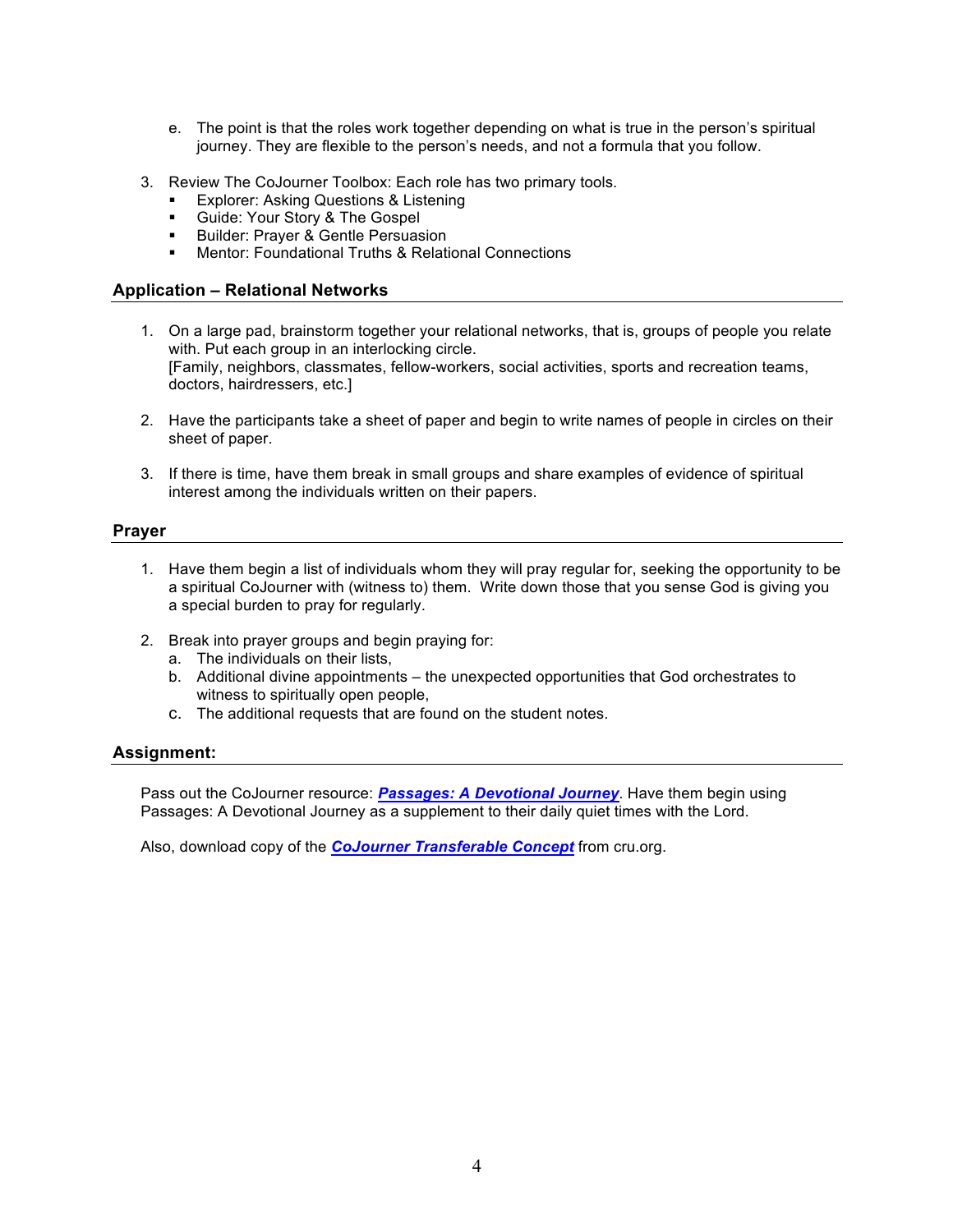

# **Session Objectives:**

- 1. Understand the role of the Explorer in others' spiritual journeys.
- 2. Identify the "sound barriers" that hinder spiritual conversations.
- 3. Understand principles for breaking through the "sound barriers" (especially the first two.)
- 4. Sharpen the skills of listening and question-asking.<br>5. Launch an "exploration" for this coming week.
- Launch an "exploration" for this coming week.

### **Section 1: Sharing**

Lead a time of sharing thoughts from the week's devotionals found in *Passages: A Devotional Journey* and any reports from significant spiritual conversations.

# **Section 2: What's Their Story?**

### Movie Clip: Scene from Amistad

The Steven Spielberg film *Amistad* chronicles the true story of a group of enslaved Africans who in the spring of 1839, revolt on board the Spanish slave ship La Amistad. Overtaking their captors, they attempt to return to their beloved homeland. The ship is seized off the U.S. Eastern Seaboard, and the captives are brought to the United States where they are charged with murder and await their fate in prison. An enthralling battle ensues that captures the attention of the entire nation, confronting the very foundation of the American legal system. But for the men and women on trial, it is simply a fight for the basic right of all mankind…freedom. (Adapted from promotional materials for *Amistad* and the book.)

A turning point in the movie occurs during a conversation between the elderly, eccentric, ex-president of the United States, John Quincy Adams, and Mr. Theodore Joadson, a former African slave who is now working for the abolition of slavery in America. Joadson seeks advice from Adams on how to try the case.

#### Adams responds,

▪ *"When I was an attorney a long time ago, I learned by trial and error, that whoever tells the best story wins. I offer that scrap of wisdom free of charge."*

Joadson appears disappointed with this counsel and turns to leave, when Adams speaks.

- *"What is their story?"*
- *"Why, they are from West Africa."*
- *"No, what is their story? Mr. Joadson, you are from where originally?"*
- *"Why, Georgia, sir."*
- *"Georgia?"*
- *"Yes, sir."*

▪ *"Is that pretty much what you are, your story? No. You're an ex-slave who has devoted his life to the abolition of slavery and overcoming great obstacles and hardships along the way, I imagine. That's your story. Isn't it? Hah. You and this young, so-called lawyer have proven you know what they are. They are Africans. Congratulations! What you don't know, and as far as I can tell, haven't bothered in the least to discover, is who they are. Right?"*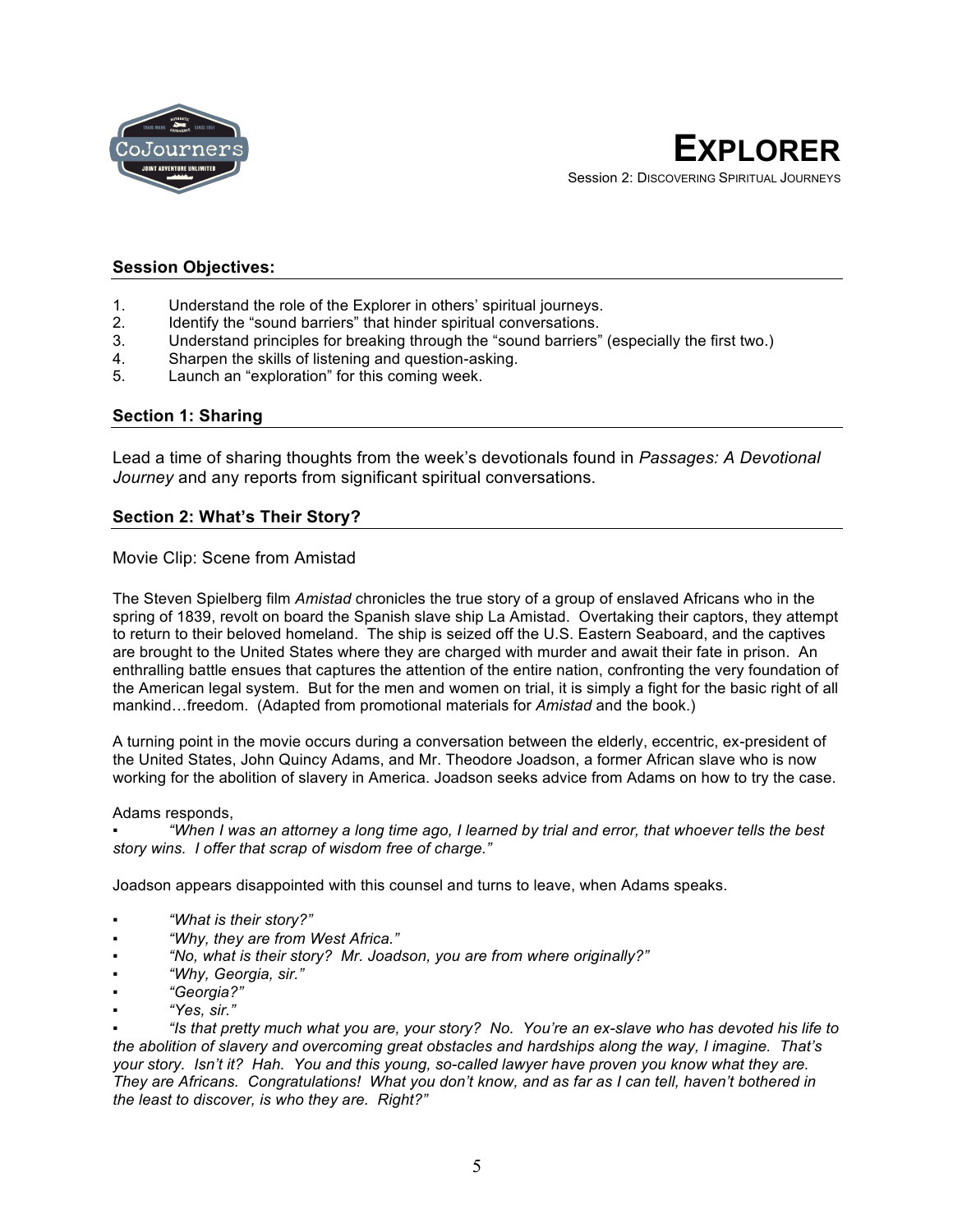The fate of these African slaves and the power of the movie rests on the ability of Mr. Joadson and the lawyer, Roger Baldwin, to discover and tell their story.

How often do we get to the end of an evangelistic presentation and discover "what they are," they are unbelievers, but we don't know "who they are." We don't know their story.

That is the role of the explorer – to discover who people are and where they are on their journey. Exploring helps us know the context for how to help them on their journey.

# **Compare and contrast the stories of Nicodemus (John 3:1-21) and the woman at the well (John 4:1-26).**

- **•** If all you knew was that Nicodemus was a Jewish teacher of the law, what would you assume about him spiritually? Why?
- If all you knew was that the woman was a Samaritan, ostracized from her community for immorality, what would you assume about her spiritually? Why?
- § What was actually true of Nicodemus spiritually?
- § What was actually true of the woman at the well spiritually?

### **The key principle: Explorers don't assume, they enter and discover.**

Our lives are filled with people who are spiritually unknown to us - we have no idea where they are spiritually.

Often we make assumptions, but we are often surprised by who is really spiritually open. Sometimes those whom we assume are the farthest away, are the most open. (Share an example.)

As we explore, we discover people can be all over the spiritual map…

- We'll discover **Christians** some who are **Connected** to a community of believers and growing, some who are **Unconnected**.
- We'll discover **Seekers** who are searching for God in their spiritual journey.
- There are individuals who are **Open** they are not actively seeking God, but they are generally open, if approached appropriately, if in a safe environment.
- The greatest majority may be the **Indifferent**. For them it is just not on their radar screen; they aren't thinking much about it, because it seems irrelevant to how they live.
- Another group is the **Resistant**. Their resistance is rooted in world-views and beliefs that conflict with the gospel.
- Finally, there are the **Hostile**. Their hostility could flow out of strong beliefs that conflict with the gospel, but often it flows out of emotional issues like bad experiences in their past.



All of them need others to enter into their journeys and help them along. But before we can help show them the way to Jesus (the Guide) or get beyond their obstacles (the Builder), or encourage them to keep following Christ (the Mentor), we have to discover where they are.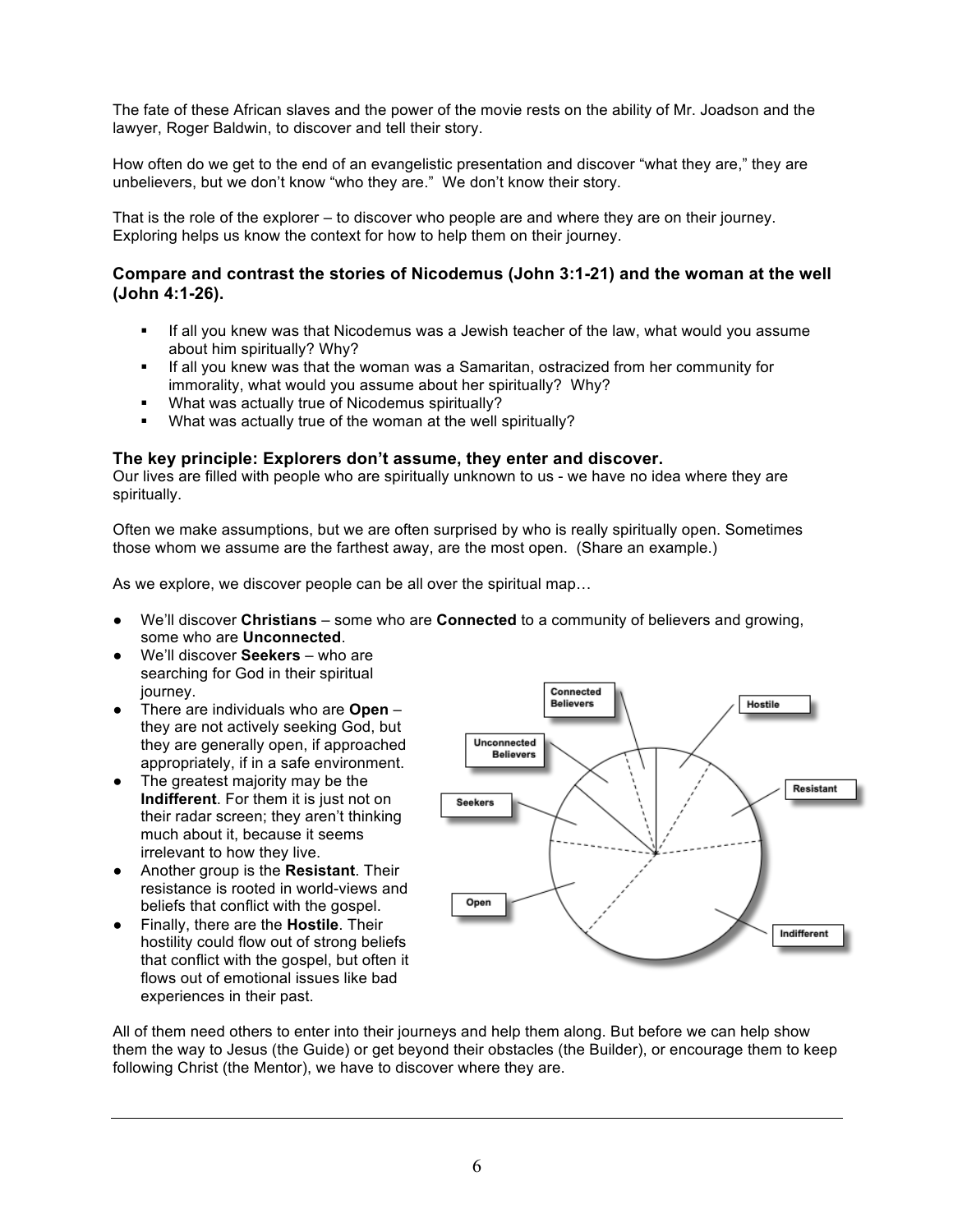# **Section 3: The Challenge: "Sound Barriers"**

There are natural "sound barriers" in conversation that must be broken so we can move deeper into spiritual conversations that lead to Jesus.



- There is generally a "sound barrier" that keeps us from entering into a conversation, particularly with a stranger. It is often easier not to talk than to initiate a conversation.
- But then there is a second barrier. It's easy to have a general conversation, but it can be difficult to enter into a spiritual conversation.
- § When we are talking about spiritual matters, we can get stuck. Another barrier can exist between spiritual conversations—about church, God, experiences, etc.—and talking about the gospel.
- Finally, we can be explaining the gospel, but still find it difficult to ask about the other person's response to the gospel.

The roles address different issues related to the "sound barriers".

- The Explorer the first two Barriers
- The Guide the second two
- The Builder with issues which create hindrances to moving to the next level
- The Mentor when one has responded positively to Christ

# **Section 3: The Explorer's Tools: Listening & Question**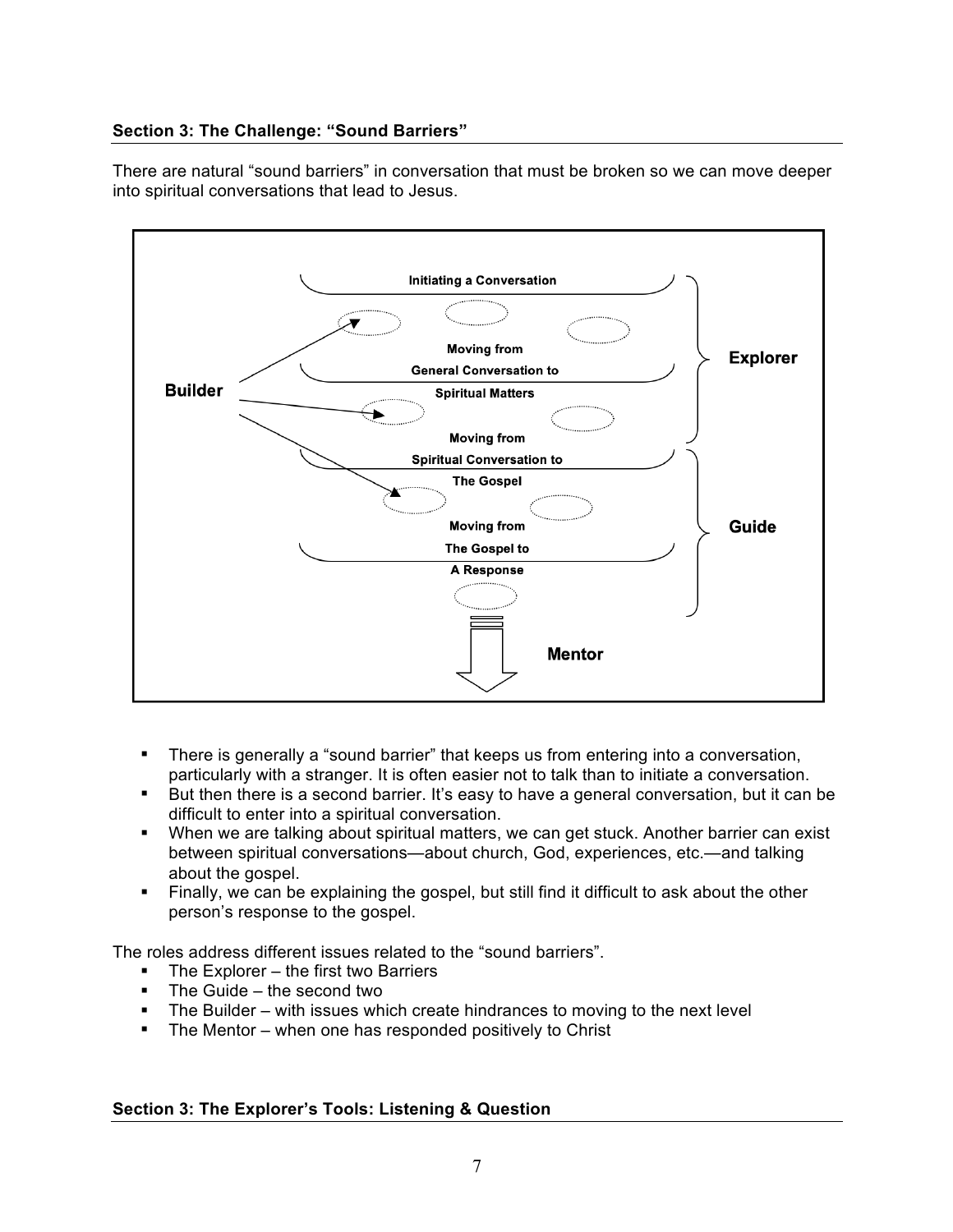# 1. **Case Study:**

*Tell a witnessing story of you (or someone else) having the privilege of exploring and discovering significant insights into another person's spiritual journey. The best stories would include a good example of listening and asking questions.*

Ask, "What do you observe about the role \_\_\_\_\_\_ played in the spiritual journey of \_\_\_\_\_\_?"

# 2. **Teach: The Explorer**

### **Introduce the Explorer**

- As we enter into someone's spiritual journey, we often don't know where they are or which way they are going. So the first role we play is that of an Explorer—Entering into unknown territory to discover, learn and understand.
- Illustration: When you are at a mall and you look on a big map, what do you look for? The big  $X$ that tells you that you are here. That helps you figure out where you've been and where you want to go.

Spiritually, we want to help others find the big  $X$  in their lives. We want to understand where they've been and where they are, so we can help them come to Christ. That is the role of the Explorer.

The two main things an explorer does is to ask questions and listen.

# a. **Listening: What do you listen for?**

#### i.Common Ground

- 1. What do we share in common? Interests? Experiences? Concerns?
- 2. Illustrate with story.

ii.Windows to the Soul

- 1. A window allows you to see what is on the other side. The closer you get to a window, the more you see.
- 2. Conversations often have "windows to the soul", which provide a glimpse below the surface.
- 3. What comments reveal more under the surface?
- 4. The simplest way to see below the surface is to ask, "How are you?" and mean it. When people sense you are genuinely interested, many will openly share.

#### iii.Unmet Needs

- 1. Life does not work well apart from God's design. So you can be assured that any one who is not following Christ has significant unmet needs in their lives.
- 2. In fact, we have plenty of needs of our own as believers which gives us more common ground.
- 3. The gospel isn't the "cure-all" for all problems—i.e. "Believe in Jesus, and your problem will go away". But the gospel fundamentally changes our experience and approach to the issues.

iv.Traces of the Spirit

- 1. What is most exciting is when you discover how God is already at work in someone's life preparing the way, drawing the person to himself.
- 2. Share an example to illustrate.

# b. **Questions**

- **•** There are general questions to get to know the person better.
- § You can use specific questions to explore spiritually.
- § Highlight a few favorites from the list in the student notes, the Field Guide, or add your own.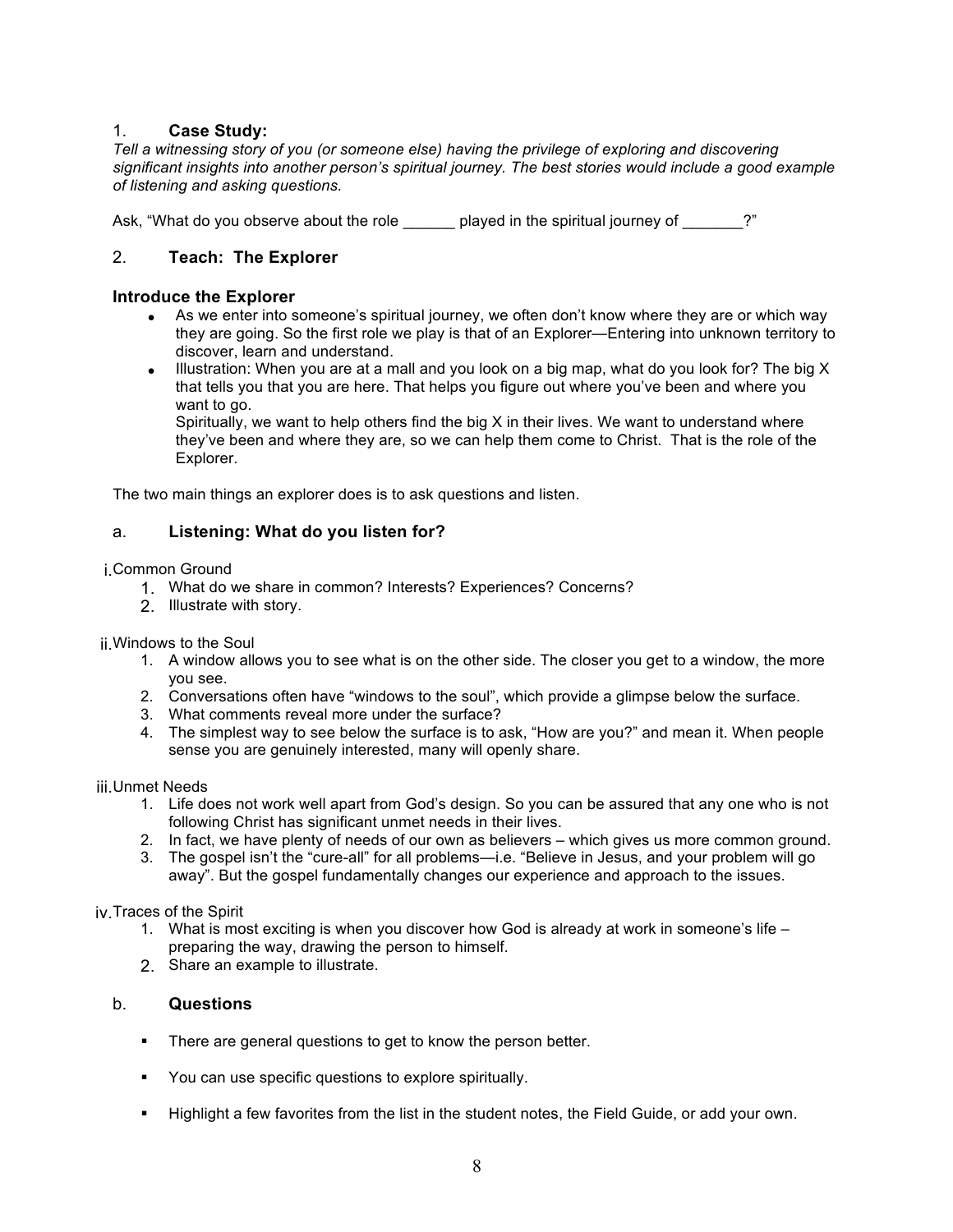# c. **Spiritual Mapping**

Examples of questions can include:

# **The Past Experiences: Where you've been**

- What was your religious background as a child?
- What have you tried in your spiritual journey since?

# **Present Attitudes: Where you are**

- How has your search left you feeling?
- § Currently how important is the spiritual area of life to you personally?

# **Future Direction: Where you're going**

- § Do you think you are moving toward God, away from God, or staying about the same?
- How would you rate your desire to know God personally?

You can more fully explore each aspect of their spiritual journey by asking follow-up questions.

# **Section 4 – Scenario Discussion**

- § *Print out sufficient copies of the scenarios at the ends of these notes. Cut them into strips that can be distributed to the individuals in the session.*
- § *Have the members form triplets. Give one person in each triplet a scenario (unknown to the other two).*
- Have a second person in each triplet play the role of an explorer.
- § *The third person observes the interaction.*
- § *Give 3-4 minutes to let the Explorer ask questions and listen for insights, while the first person plays the role.*
- § *At the end of the time, see if the Explorer was able to discern the spiritual journey of the role player.*
- Ask the Observer what they noticed about the process. What was done well? What clues or *opportunities might have been missed?*

# **Section 5 – Preparing for an Expedition**

Pray for the opportunity to be an Explorer this week. It may occur in one of two settings:

- 1. By seeking the opportunity to talk with someone that God has placed on your heart to be praying for.
- 2. By being alert to the opportunity with someone he brings into your day unexpectedly.

You might break the "sound barrier" with something like:

*I am involved in a seminar at \_\_\_\_\_\_ (my church, school, etc.) called CoJourners. One aspect involves understanding other people's spiritual journeys. An assignment is to visit with someone else about their experience. I thought it would be interesting to hear your thoughts, if you are open to it. Could I ask you a few of the questions? You can feel free to share as much or as little as you are comfortable saying.*

An alternative would be to ask to get together at another time for coffee and conversation about it.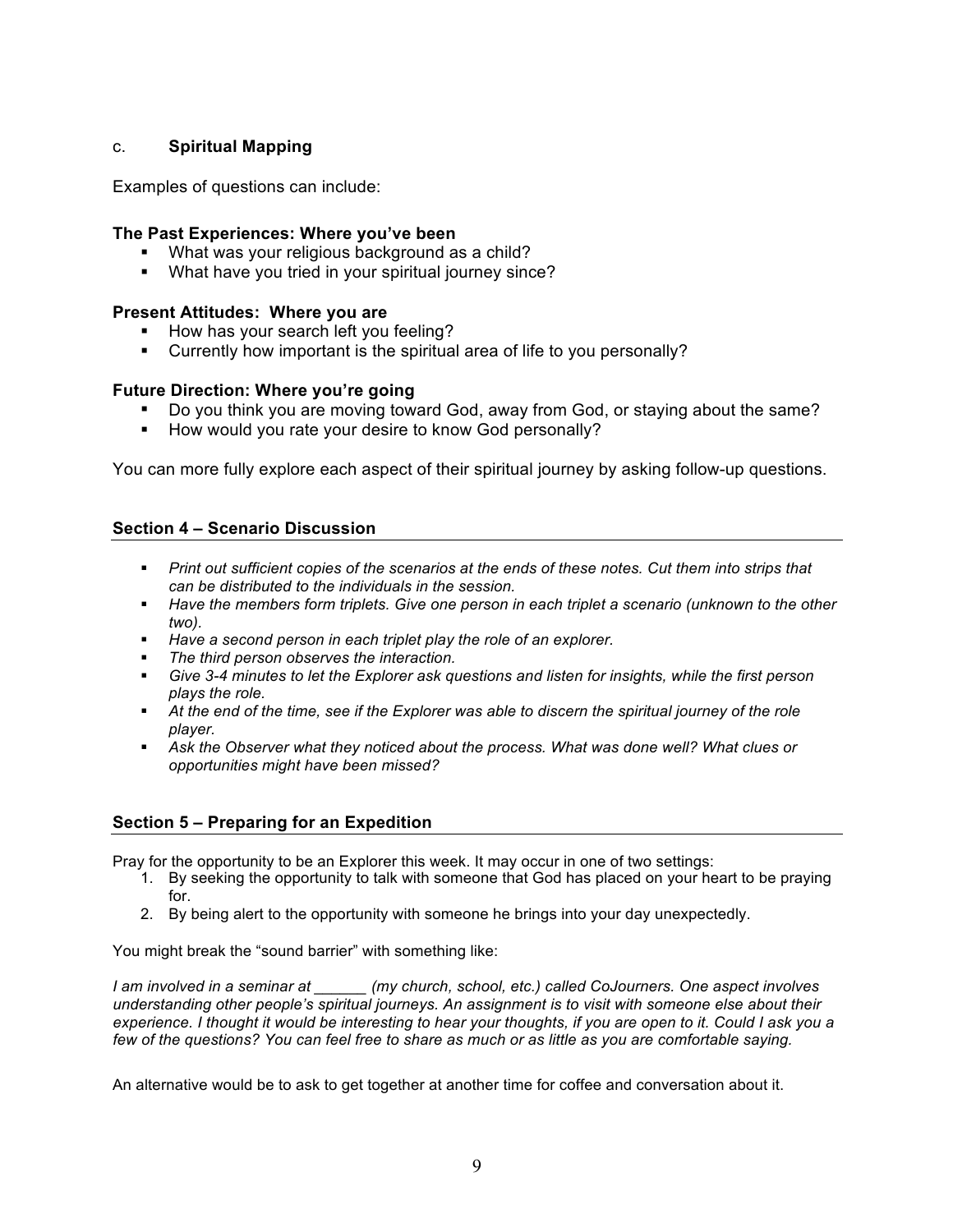*Would you be open to getting together SOMETIME over coffee and sharing about your experience spiritually?* (Set up a time when they answer in the affirmative.)

Initial Questions could include:

- § *What would you say is most important to you in life right now?*
- § *How important is the spiritual area of life to you currently?*
- § *What have you tried in your spiritual journey?*
- § *What has your search left you feeling?*
- § *On a scale of 1-10 (1 – low and 10 - high), how strong is your desire to know and experience God in a personal way?*

If they are very open or interested, ask them if they would be interested sometime in seeing a brief explanation of how one can know God personally.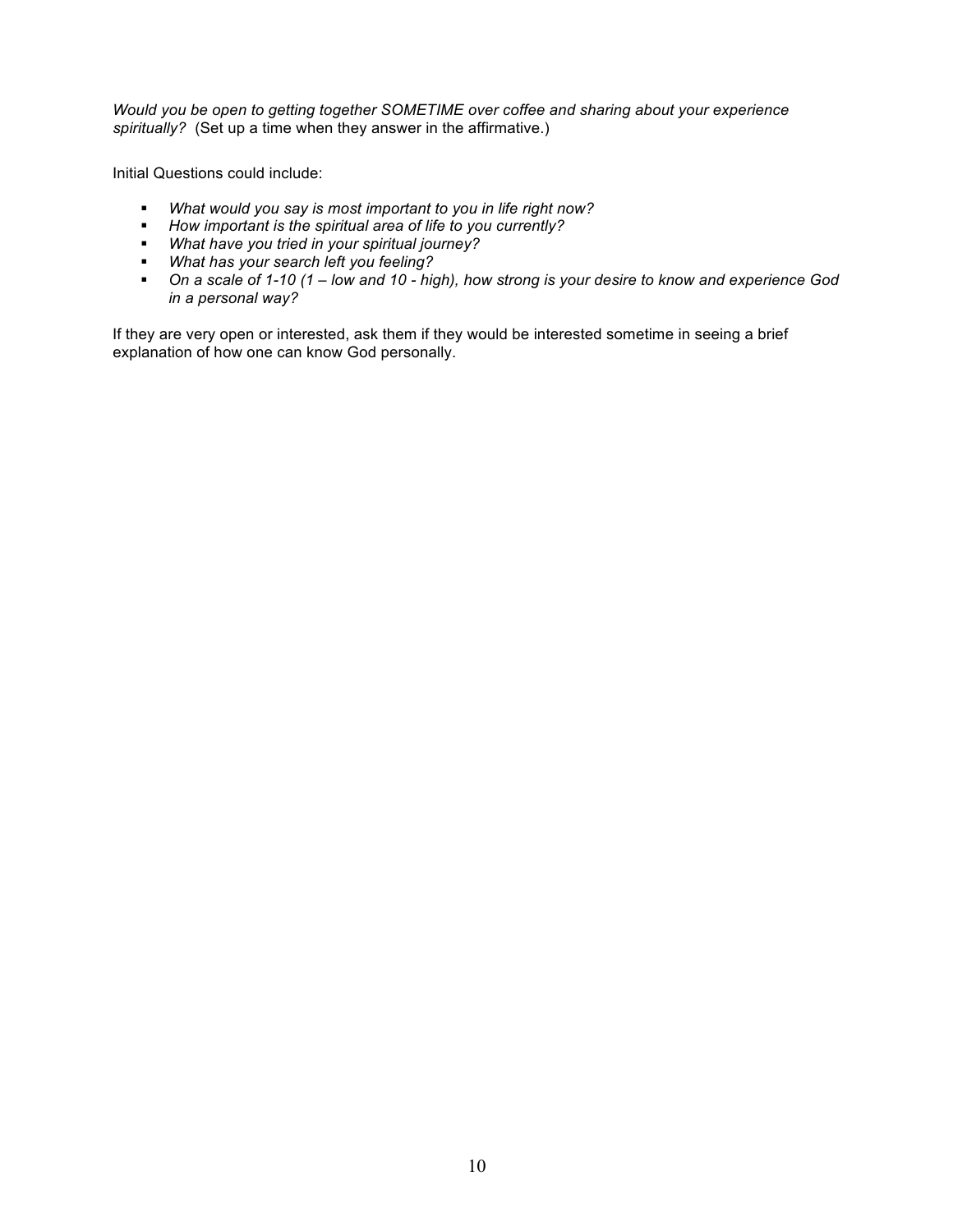# **CoJourner Workshop Session 2: Scenarios**

Photocopy this page so that you have enough scenarios for each person in the class. Feel free to create other common scenarios that might be encountered in your setting. Have the workshop pair up. Give one person in each pair a scenario description without revealing it to their partner. Instruct them to play the part, adding to it details to make their spiritual journey realistic. Instruct the other person in the pair to be an Explorer, seeking to conversationally discover insights into the partner's spiritual journey.

Define the context: two casual acquaintances are visiting in a common conversational setting (such as a coffee shop, a resident hall or Greek house lounge, waiting for a child's sports event, etc.)

You are a person who is generally spiritually minded, but you rejected the institutional church as old-fashioned and irrelevant. You have never read the Bible or really understood the gospel.

You are a person who had been involved in a church as a child but found it too restricting. Now you are trying out Wicca, but only out of curiosity, not conviction.

You are a person who had been involved in a youth ministry and come to Christ. However, in college you have gotten caught up in the college lifestyle, started partying lightly, and began hanging out with non-believing friends. You are spiritually stuck.

You are a person who was never involved in church as a child. You generally think there is a God, but you don't think much about him. You are not antagonistic, nor particularly interested.

You are a person who has been deeply offended by the judgmental attitude of Christians (or at least, those involved in a particular church). The wound came as a high school student when you struggled with issues of sexual identity. Now you are bitter against Christianity and embrace a personal but non-Christian spirituality.

You are a person who has been involved in many different kinds of churches, due to your family moving often. You are generally positive, fear God, but have never understood the gospel.

You are a person who is trying all the spiritual options. You have read the Bible, the Koran, some Hindu writings, and even tried Buddhism. You are very resistant to "Christian cults" and anything perceived to be one, but open to the major religions.

You are an agnostic, not knowing whether there is a God or not; and you do not think anyone can really know. You generally think science is adequate for knowledge, and you are not spiritually minded at all.

You are a person who has sensed God at work in your life and wants a relationship with God. You are ready to respond, but just need to know how.

You are a person who is a strong adherent to a Christian denomination, thinking that is all you need for salvation, though in actuality you have not understood or accepted the gospel.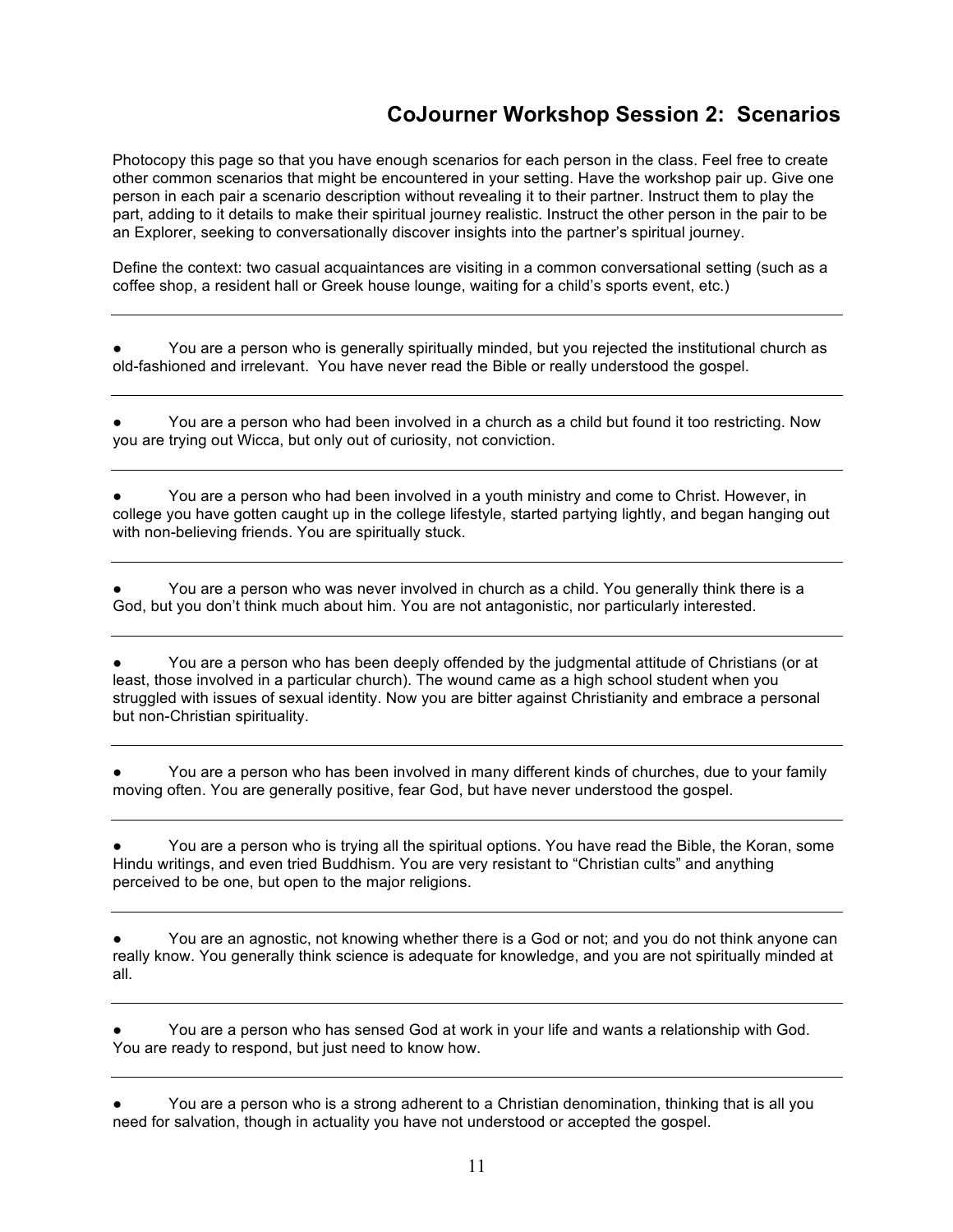

# **Session Objectives:**

- 1. Understand the role of the Guide in others spiritual journeys.
- 2. Identify the sound barriers that hinder the Guide, understanding principles for breaking through.
- 3. Sharpen the understanding and ability to use Christian community, life-story and gospel presentations.
- 4. Initiate a gospel conversation for this coming week.

# **Section 1: Sharing**

Lead a time of sharing thoughts from the weeks devotionals found in *Passages: A Devotional Journey* and any reports from significant spiritual conversations.

# **Section 2: Needed: Guides**

Movie Clip: Scene from the Matrix (Excerpted from John Eldridge, *Waking the Dead.* Pg. 19-21)

Two men are seated across from each other in a dark room. Outside, a thunderstorm rages in the night, shading the old house to its foundations. Flashes of lightning are dimmed by heavy curtains, which been drawn because it is a secret meeting. This is the first time these men have ever met, though they have been searching for each other most of their lives. Not a moment too soon, their destinies have crossed. One of them, a tall black man dressed all in black, carries the aura of a spiritual master. The younger man, trying his best to conceal the fact that he is frightened and uncertain, might become his disciple. It all depends on a decision.

Morpheus: I imagine that right now you're feeling a bit like Alice, tumbling down the rabbit hole? Neo: You could say that.

Morpheus: I can see it in your eyes. You have the look of a man who accepts what he sees because he's expecting to wake up. Ironically, this is not far from the truth. Do you believe in fate, Neo? Neo: No.

Morpheus: Why?

Neo: Because I don't like the idea that I'm not in control of my life.

Morpheus: I know exactly what you mean. Let me tell you why you're here. You're here because you know something. What you know you can't explain. You feel it. You've felt it your entire life. There's something wrong with the world. You don't know what it is. But it's there, like a splinter in your mind, driving you mad. It is this feeling that has brought you to me. Do you know what I'm talking about? Neo: The Matrix?

Morpheus: Do you want to know what it is?

[Hesitantly, Neo nods his assent.]

….

# **Compare and contrast three guides:**

- 1. **Andrew (John 1:40-42)**
- 2. **Philip (John 1:45-46)**
- 3. **The woman from Samaria (John 4:28-29)** 
	- What do they have in common? What was different?
	- § What did each say?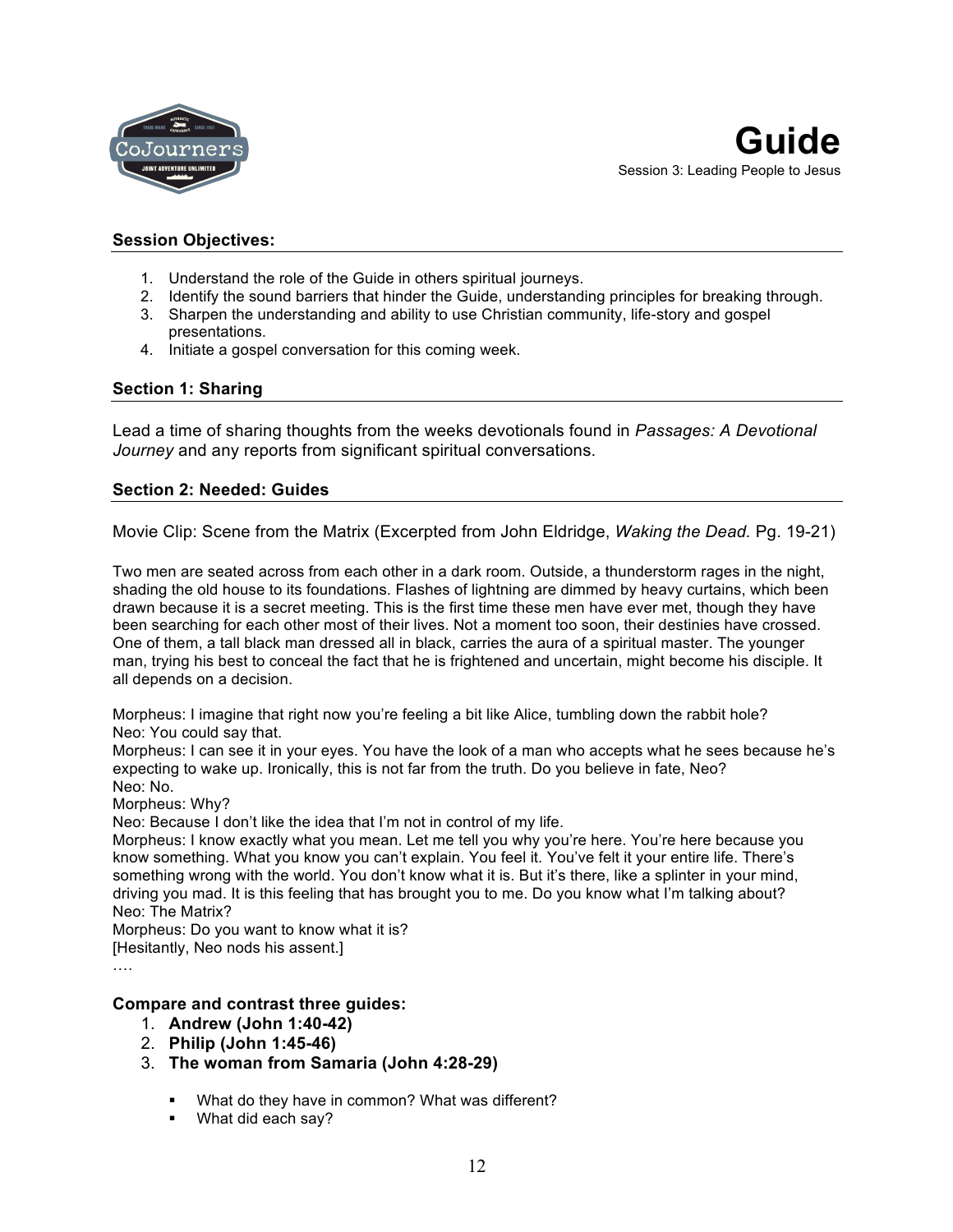- § What did each do?
- What was their influence rooted in?

# **The key principle: Guides lead people to Jesus.**

[This is an ideal time to share a rich evangelism experience that illustrates being a guide. Share the story and let the participants identify principles or insights into:

- § God's part: What did God do within this interaction? What did he have to do to make it happen? Etc.
- Your part: What did you do to make it possible? Etc.

# **Section 3: Sound Barriers - 2**

Review the sound barriers from session 2.

The sound barriers that the guide must break involve:

- 1. Moving from general spiritual conversation to the gospel, and,
- 2. Moving from discussing the gospel in general to personalizing it, helping them respond.

[Share a conversation/relationship that illustrates that challenges of breaking through the sound barriers.]



**The Power of Permission**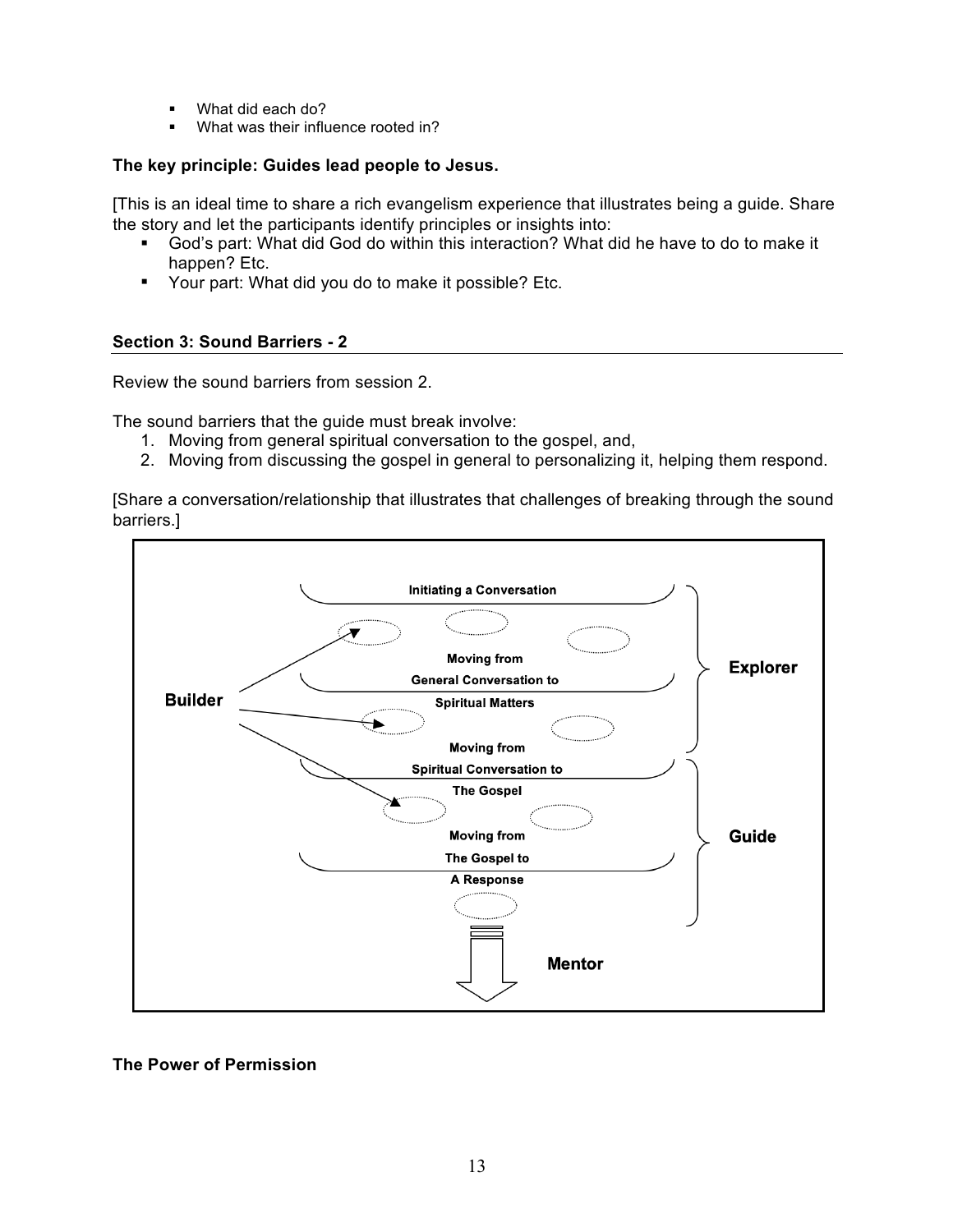- **•** At times, the barrier is minimized when the interest of the other person has been piqued and they express a curiosity or desire. This interest can be fostered by carefully sharing "inviting glimpses" into your spiritual experience. We'll talk more about this in a few minutes, as we talk about sharing life-stories.
- Most often, the path through the barrier of general spiritual conversation to the gospel is found in asking permission.
	- o Can I show you something that has really helped me?
	- o Can I explain what has really made sense to me about this?
- What does asking permission do?
- § [Shows respect. Protects the relationship. Tests interest or openness. Etc.]
- § In on-going relationships, the key word is "**SOMETIME".** "**SOMETIME**, can I show you something about this that has really helped me? It's a short outline that gives the essence of what the Bible says about this."

# **Section 4: The Tools of the Guide**

# 1. **Case Study:**

- § *Tell a witnessing story of you (or someone else) having the privilege of sharing the gospel clearly, especially if it involves leading a person to faith in Christ.*
- Ask, "What do you observe about the role endled played in the spiritual journey of  $\sim$  ?"

# 2. **There are primary tools that Guides use to help others journey to Christ.**

- Life Stories: Gospel Illustrations
- Presentations: Gospel Explanations

# 3. **Sharing Life Stories**

- **•** In an inviting sentence  $-$  John 4:29
- In an amazing list Mark 5:19, 20
- In a brief story Acts 26:1-32

# **4. Sharing presentations: Gospel Explanations**

# **Always Prepared**

By memorizing Romans 3:23, you can always be prepared to share the essence of the gospel conversationally. There are three phrases, each containing three ideas that are unpacked by defining the terms.

# Romans 6:23

"The wages of sin is death, but the gift of God is eternal life in Christ Jesus our Lord."

# **1. "The wages of sin is death…"**

● What is a wage?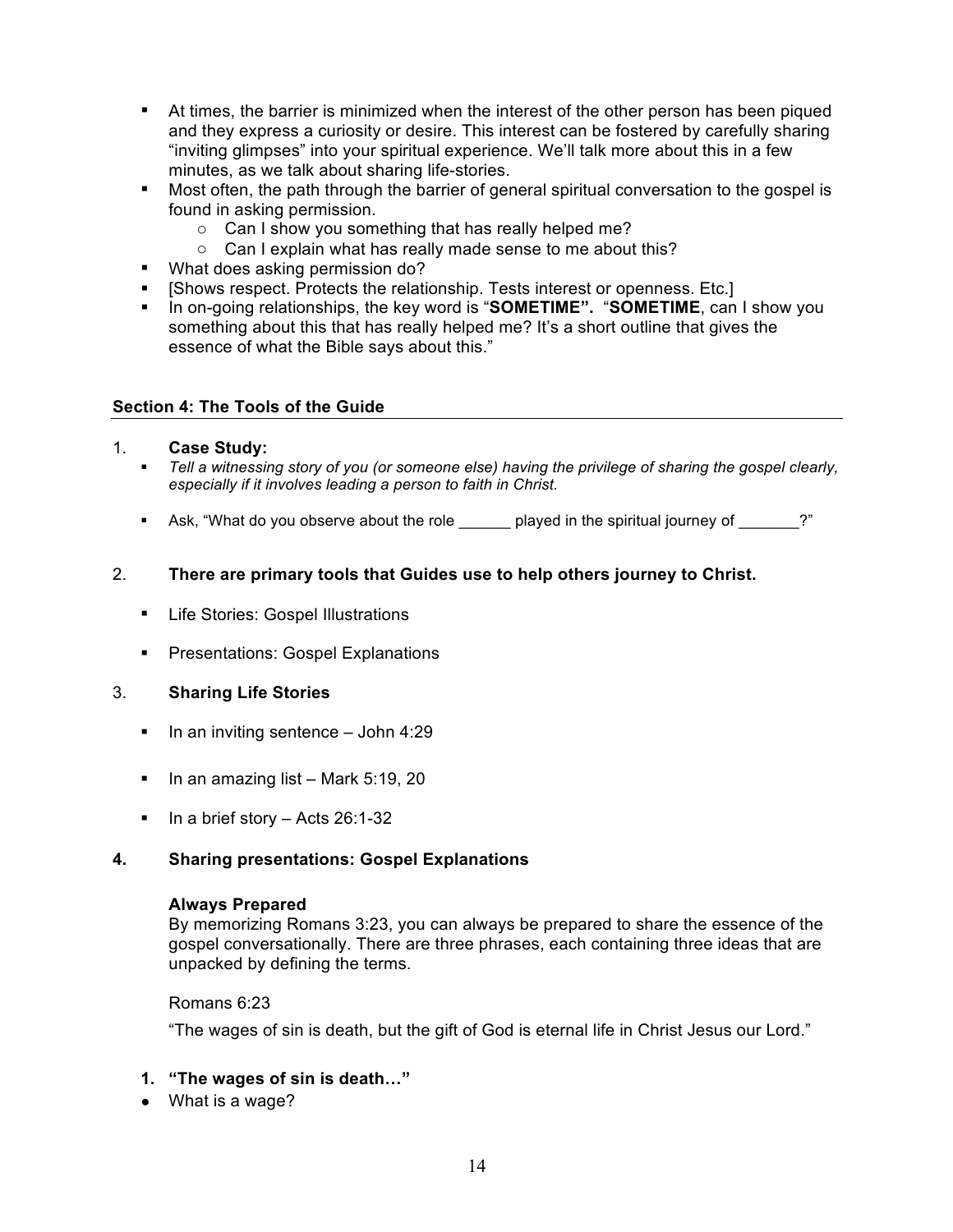- What is sin?
- What does it mean by death?
- **2. "…the gift of God is eternal life…"**
- What is eternal life?
- Why can only God give eternal life?
- What is the difference between a wage and a gift?
- **3. "…in Christ Jesus our Lord."**
- Gifts often come in packages. When you get the package, you get the gift. What does eternal life come in?
- What does it mean that Jesus is the Christ?
- How does he become our Savior and Lord?

An easy way to share Romans 3:23 is drawing this diagram as you quote the verse and define the terms.

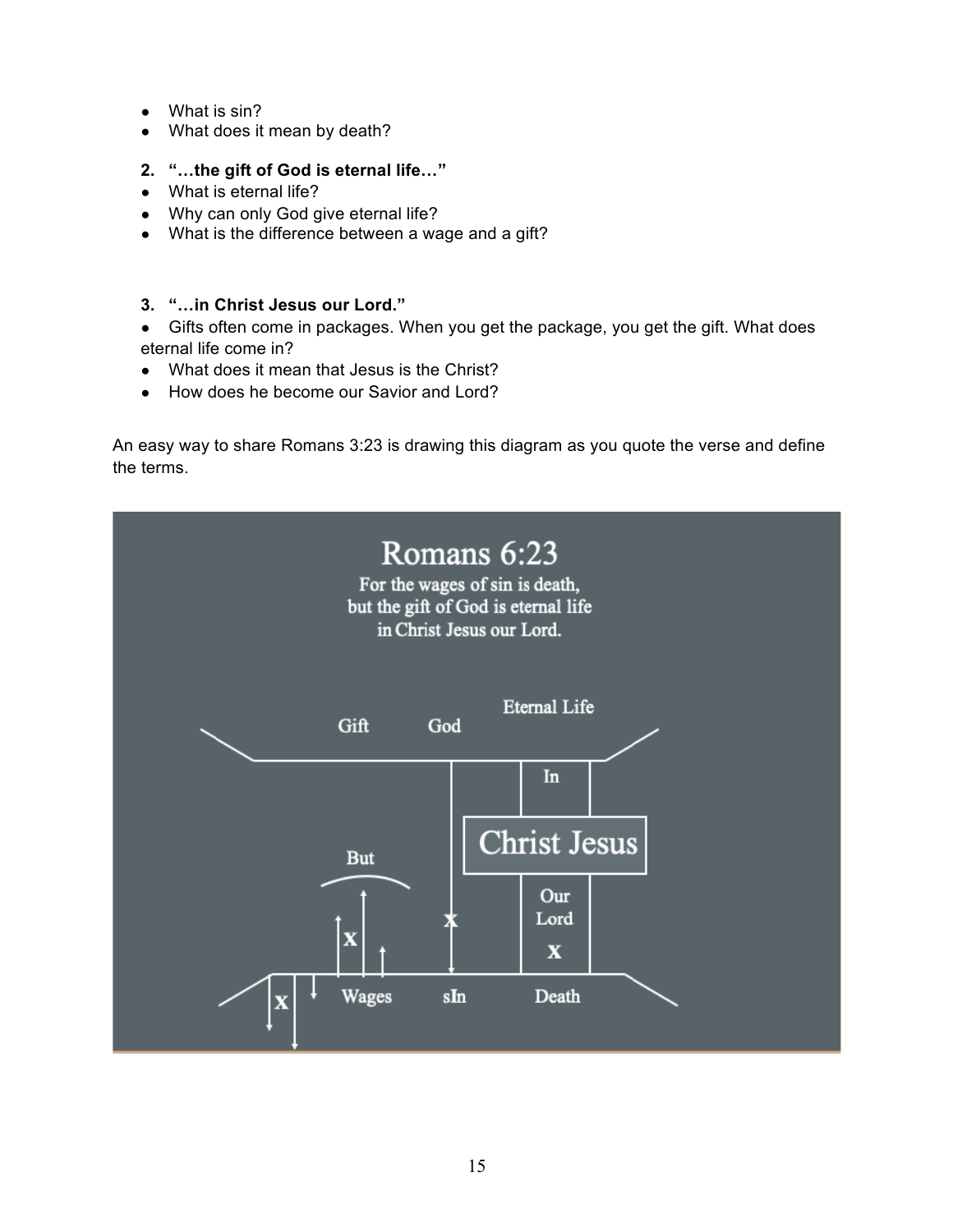# **5. Using Gospel Tools to Guide**

# **Explaining the Gospel**

One of the simplest and clearest ways to share the gospel is to read through an outline, like *The Four Spiritual Laws* or *Would You Like to Know God Personally?* Simply read the outline conversationally, making sure they can see it. Pointing and underlining can help focus their attention.

# **The Big Six**

The Big Six are questions that help clarify *Would You Like to Know God Personally?* They do not add to it or lead into tangents. Memorize these questions; it will only take 5-10 minutes. They will help you to communicate the gospel with clarity and to know how well the other person understands.

- 1. How would you define sin?
- 2. So, have you ever sinned?
- 3. Why did Christ die on the cross?
- 4. What do you think this verse (Ephesians 2:8, 9) is saying?
- 5. What is the main difference between the circle on the left and the circle on the right?
- 6. What is the main thing that this prayer is expressing?

# **The Threshold of Decision**

The threshold of decision is found at the intersection where belief in the truth of the gospel, awareness of the need for the Savior and the willingness to trust him meet.

Three questions to answer:

- Do you believe it's true?
- Do you need Jesus to be your Savior and Lord?
- Will you trust him to be your Savior and Lord?

# **Section 5: Taking Steps**

As you continue exploring other people's lives and spiritual experiences, seek opportunities to be a guide.

By Asking Permission.

- Can I tell you a little of my story?
- Can I show you what has really helped me understand...?

By Setting-up Conversations

**Sometime**, can I show you something that has really helped me understand...?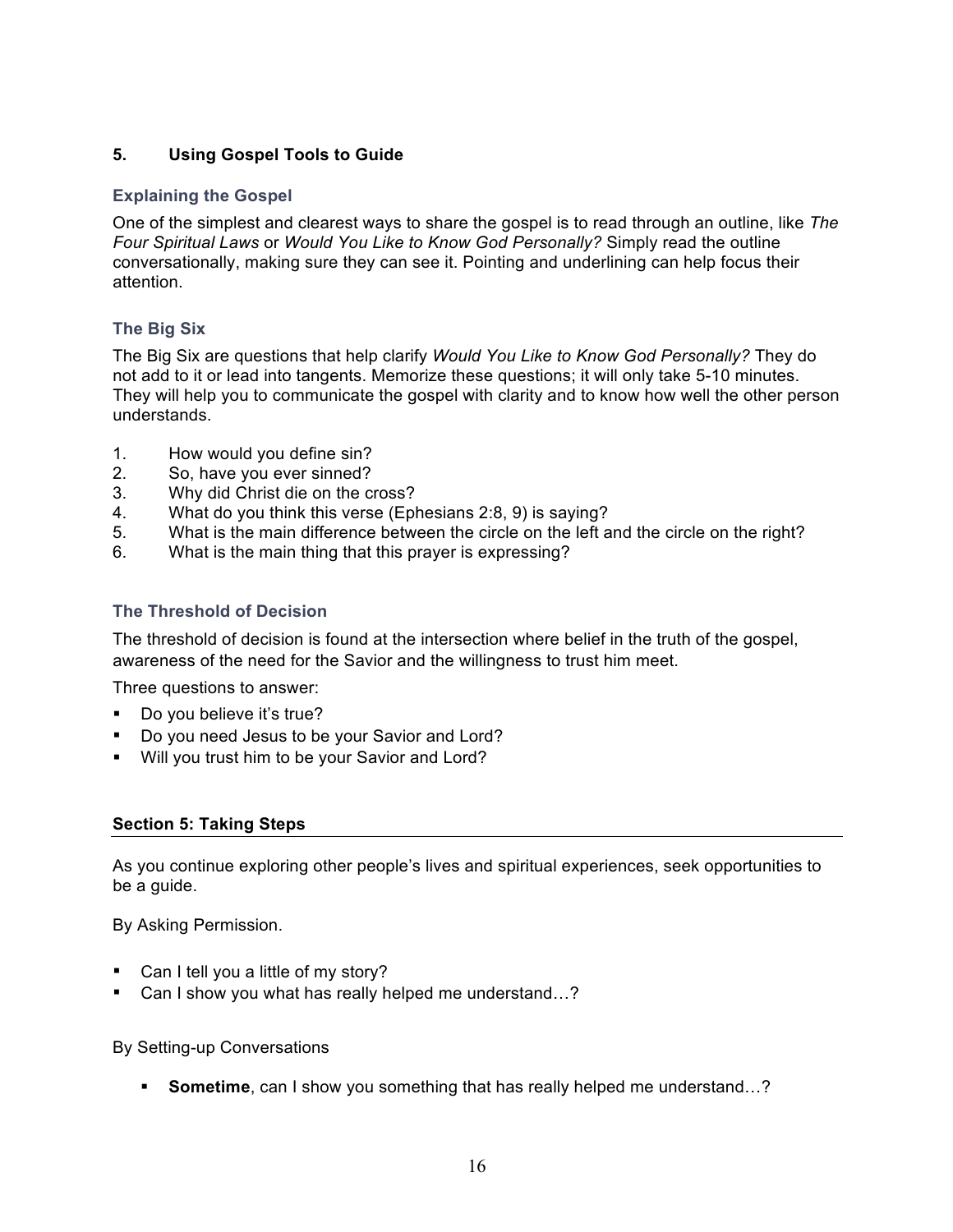By Prayer :

Colossians 4:3, 4

- § *Pray for Open Doors*
- § *Pray for Clarity of Witness*

Ephesians 6:19, 29

- § *Pray for the Words to Say*
- § *Pray for Boldness*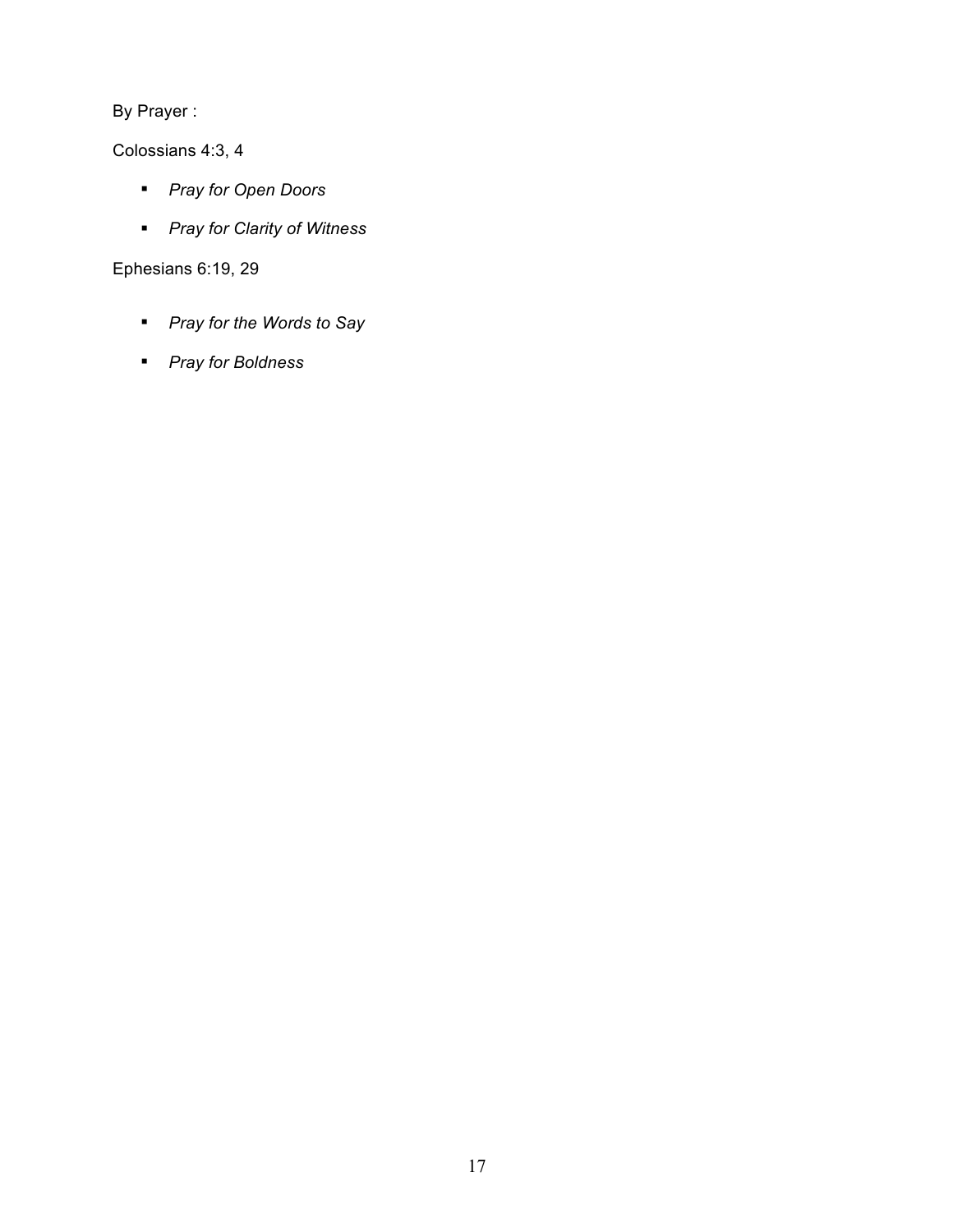

# **Session Objectives:**

- 1. Understand the role of the Builder in others spiritual journeys.
- 2. Recognize the reality and diversity of obstacles in spiritual journeys.
- 3. Understand the importance and principles of bridge-building.
- 4. Identify an acquaintance that is stuck spiritually and take a step to provide a bridge.

#### **Section 1: Sharing**

Lead a time of sharing thoughts from the weeks devotionals found in *Passages: A Devotional Journey* and any reports from significant spiritual conversations.

#### **Section 2: Caution: Obstacles ahead**

Draw a circle [representing a person on a spiritual journey] surrounded by three interlocking circles. Label them for different kinds of issues: Intellectual, emotional and volitional. Brainstorm examples of each (a few examples are below). No matter what the issues are, ultimately they are spiritual issues.

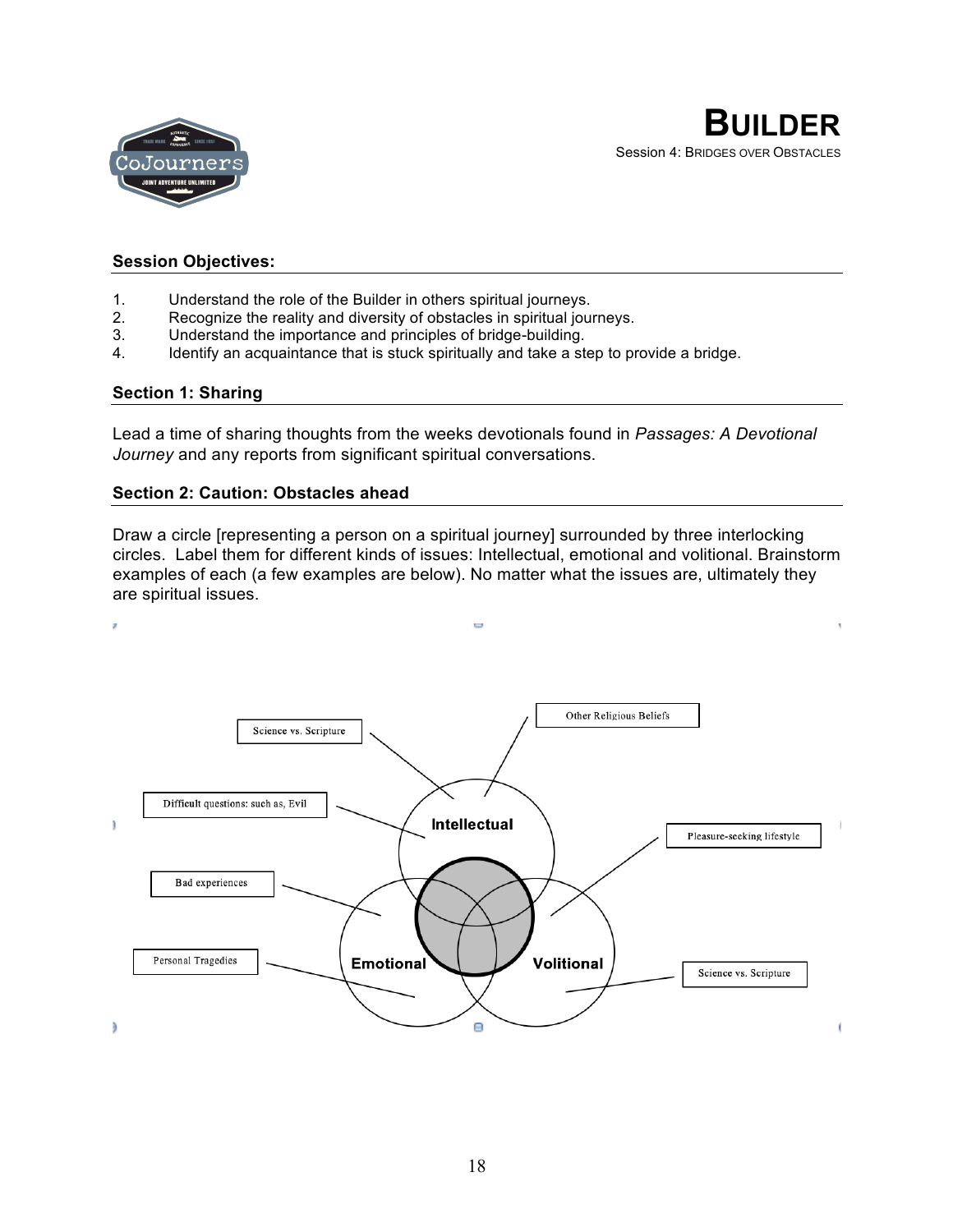The challenge for the builder is not knowing the right answer or response to each issue. Rather, it is to know the principles that apply no matter what the issue.

### **Section 2: A Model Bridge Builder**

# **Acts 17:16-34**

Read the text together, by section, discussing the following questions:

### **What were the Athenians obstacles? [16-21]**

- § Idols
- § Philosophy
- Laziness
- § Followed Fads

### **Where did Paul begin? [22,23]**

- Recognized their religious inclinations.
- Their altar to an unknown God.

# **Where did Paul end? [31]**

- Need for repentance
- § Coming judgment of all idolatry
- Judge appointed
- Proof of the resurrection of Jesus

# **How did he connect the two? [24-30]**

- § Proclaim the unknown God
- **•** Creator, ruler, life-giver, greater than creation
- § Our purpose is to seek and find God
- Our views of God are wrong

#### **What was the result? [32-34]**

- § Some sneered
- § Some were curious and wanted more
- Some believed and followed

# **The key principle: An effective bridge begins where the person is at, ends with Jesus and connects the two effectively.**

# **Section 3: The Art and Science of Building**

Review: Just as…

- An explorer has two primary tools: Listening and asking questions
- A Guide has three: Christian community, your personal story, the gospel
- The Builder has two primary tools: Prayer and God's Word.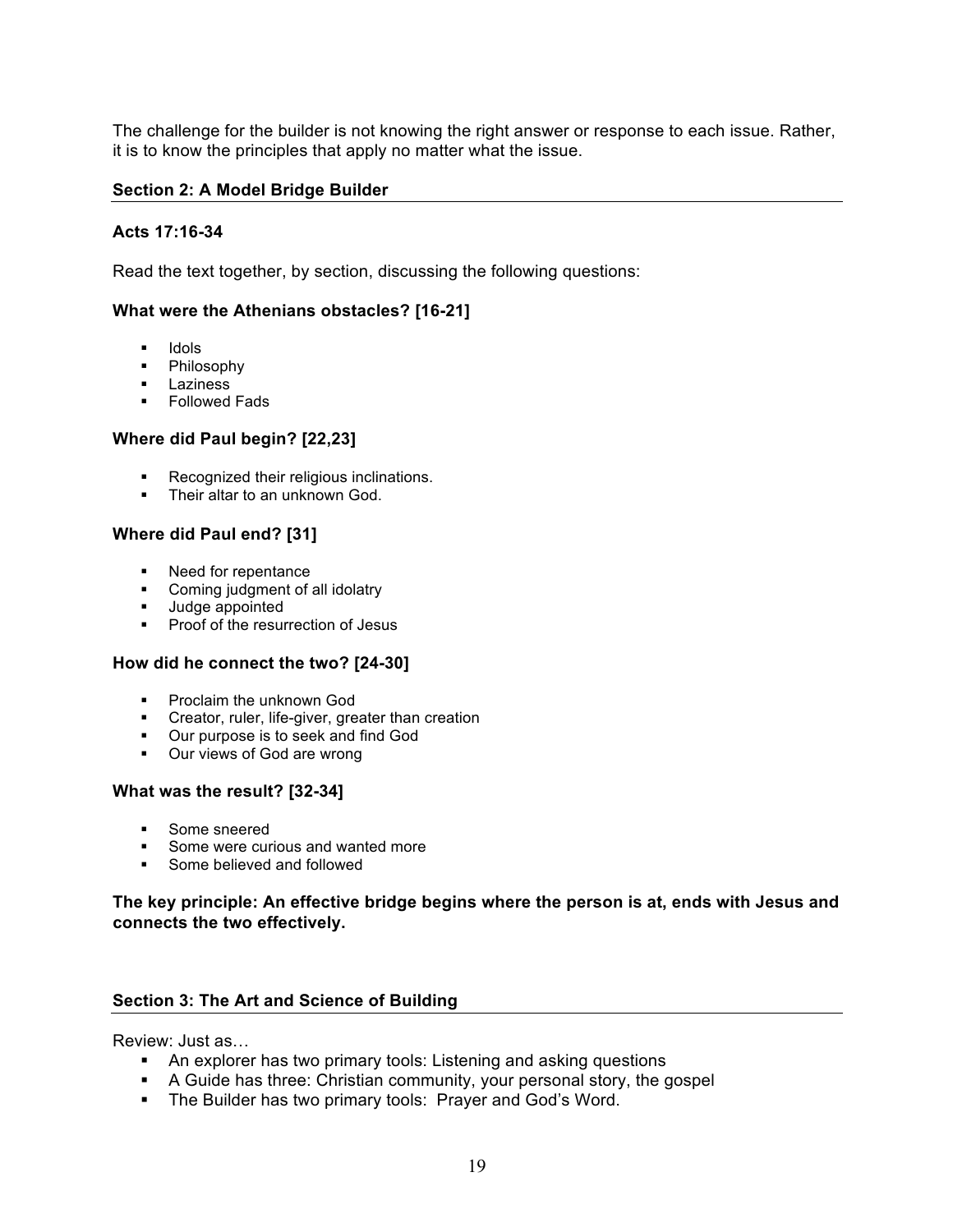If you are building a road and you come to an obstacle, you either remove it or you build a bridge over it.

# **Prayer**

Prayer is essential because no matter what the issue looks like on the surface, it is ultimately a spiritual obstacle, used by the enemy to blind the eyes and keep in bondage [2 Corinthians 4:4; Ephesians 2:1-3; 2 Corinthians 10:4, 5.]

Share an example of someone coming to Christ after a time of being prayed for by someone. (It could be your story.)

# **God's Word**

God's Word is the second tool.

But how it is used is with *Gentle Persuasion*. The two words together give a rich picture of what is needed.

Persuade:

the root of the word comes from per (thoroughly) and suadere (to urge), and is related to the Latin word: for sweet (suavis).

The picture is not of victory (winning a debate or argument), but of influence (urging a change.) It is attractive (sweet) not offensive.

Paul was persuasive [Acts 17:2-4.]

### **Gentleness**

Gentleness is strength under control.

A gentle person is not a weak person. A gentle person is a safe person. (Think of a gentle stallion – powerful, but safe.)

People on spiritual journeys need gentle persuasion. They need us to come beside them, understanding where they are at, helping them over the issue or

# **Beginning point:**

- § Understand the issue. Explore and ask questions. It may sound like an intellectual issue (Why does God allow evil?), when in reality it is emotional (Why did this happen to me?)
- Let them know you understand and appreciate it. Don't minimize or make light of it.

#### **Ending Point:**

- § Ultimately, this is about Jesus.
- Don't end up talking about peripheral matters [Churches, Christians, etc.]

### **Connect the Two**

The most powerful connections include:

- § The **Bible**: Share a verse and explain its implications to the issue.
- § Your **Experience**: What has helped you related to this issue.
- § **Questions**: Can you help them think differently about the issue?
- **Stories**: Is there a story they could relate with or an illustration they could understand?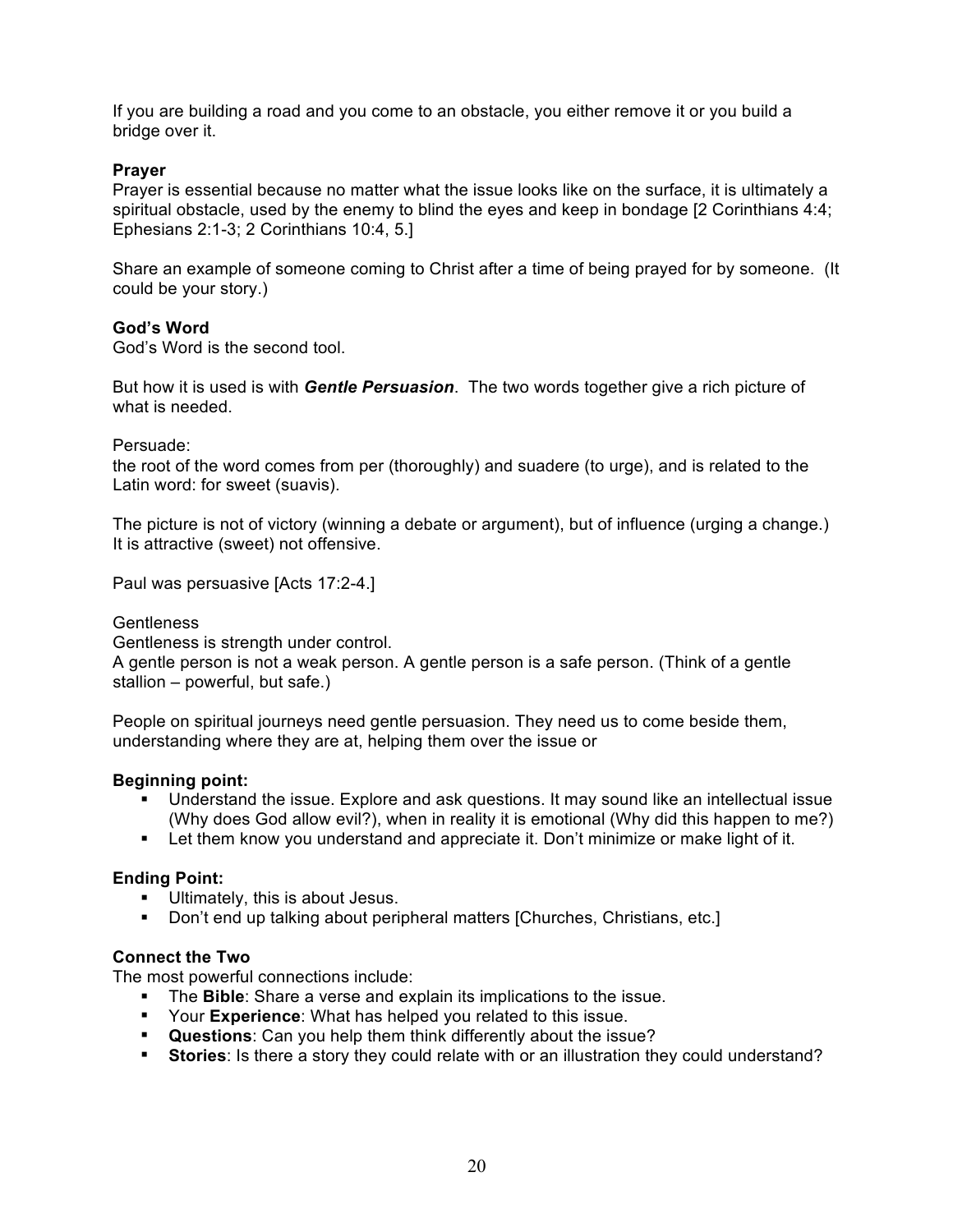# **Section 4: Examples of Bridges**

Share personal examples of building bridges (or have others share their examples.)

Examples could include:

- Someone who is self-dependence
- Someone struggling with evil
- Someone struggling with pluralism ("all religions lead to the same place.")
- Someone with a bad experience
- Etc.

### **Section 5 – Builder Resources**

Share examples of recommended resources for builders:

Websites:

- § Everystudent.com
- §

#### Books to Read

- § Boyd & Boyd, *Letters From a Skeptic*
- § Newman, *Questioning Evangelism*
- § Sproul, *Reason to Believe*
- § Torrey, *How to Bring Them to Christ*
- §

Books to loan or give-away. (It is normally better to loan something, than to give something. If you loan it, there is an expectation that they will read and return it. If you give it, they can get to it whenever it is convenient, and often it goes unread.)

- New Testament
- § Strobel, *The Case for Faith & The Case for Christ*
- § Stanley, *How Good is Good Enough*
- *The Life of Jesus/More than a Carpenter* combination book
- §

# **Section 6 – Preparing to Build**

#### **Prayer**

Conversationally pray together through: 1 Peter 3:15 2 Timothy 2:23-26

#### **Preparation**

Choose a book, video, or other resources to begin.

- What are the issues it is addressing?
- How is it doing it?
- For whom would this be effective?
- How could it be improved?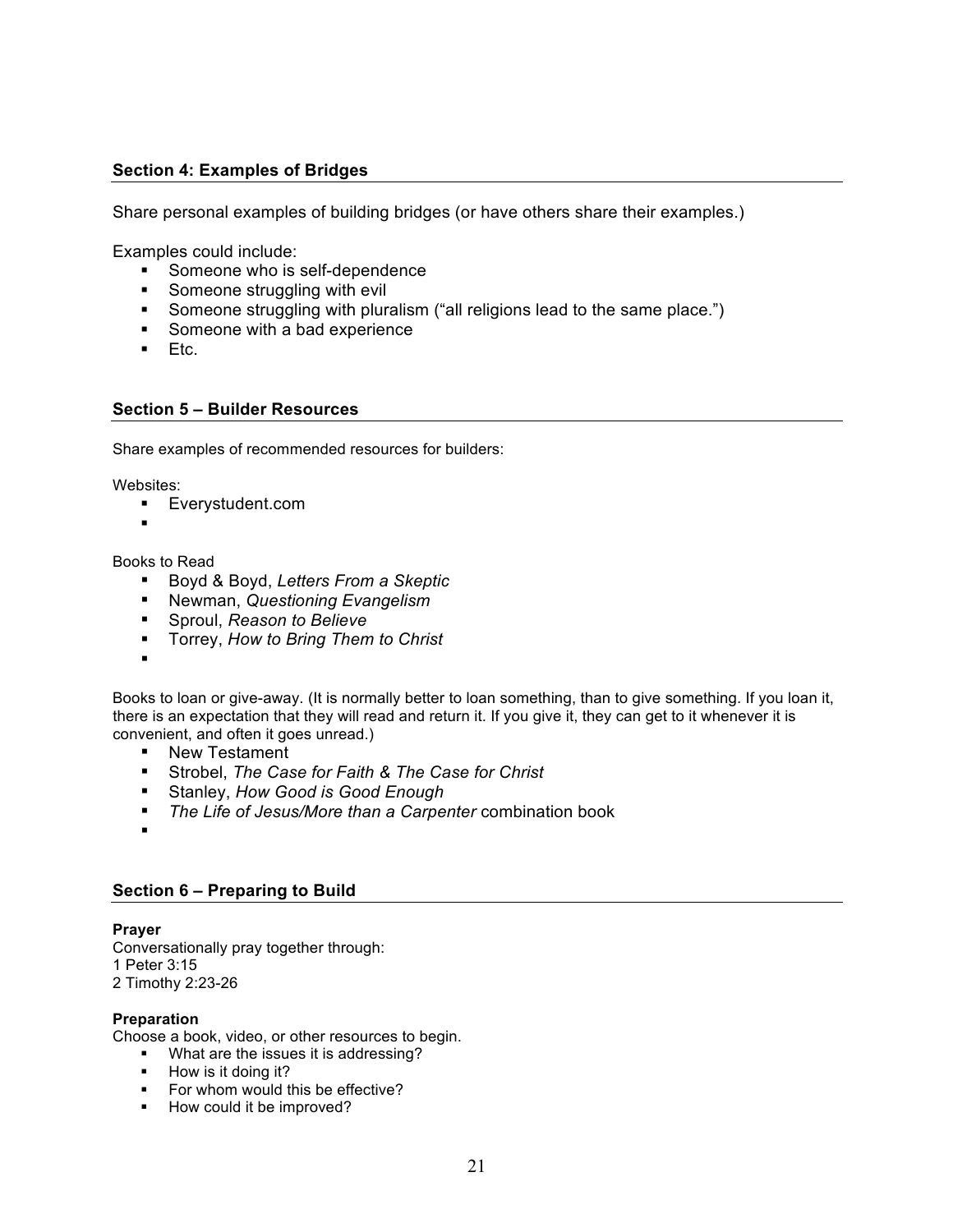

# **Session Objectives:**

- 1. Understand the role of the Mentor in other spiritual journeys.
- 2. Recognize the opportunity to influence both new believers and struggling Christ-followers.
- 3. Understand the new believers' need for priority relationships with other believers and for foundational concepts for Christian living.
- 4. Introduce the *Satisfied?* booklet and the *Satisfied? Prayer Experience*.

# **Section 1: Sharing**

Lead a time of sharing thoughts from the week's devotionals found in *Passages: A Devotional Journey* and any reports from significant spiritual conversations.

# **Section 2: Believers' Needs**

As we enter into the spiritual journeys of others we have the privilege of influencing those who have come to Christ. When a person puts their trust in Christ as Savior, their journey isn't over. In many ways, it has just begun. But on this side of eternity, the journey isn't easy. In fact, it can at times be down-right hard and dangerous.

[Use the CoJourner diagram to emphasize we are dealing with the journey after Christ.]

Brainstorm together:

- What are the needs of a new believer?
- What are the needs of a struggling believer?

# **Section 2: A Model Mentor**

# **1 Thessalonians**

Ask: In the book of 1 Thessalonians, there are at least five different ways that Paul sought to establish the new believers in their faith. Which ones can you think of?

- 1. Prayed for them consistently. (1 Thessalonians 1:2, 3; 3:10, 11-13).
- 2. He spent time with them, encouraging them on. (1 Thessalonians 2:6-12).
- 3. He wrote to them. (1 & 2 Thessalonians were follow-up letters from Paul).
- 4. He encouraged their relationships in community with each other. (1 Thessalonians 1:3; 3:6; 4:9, 10; 5:11, 12-15, 26-27)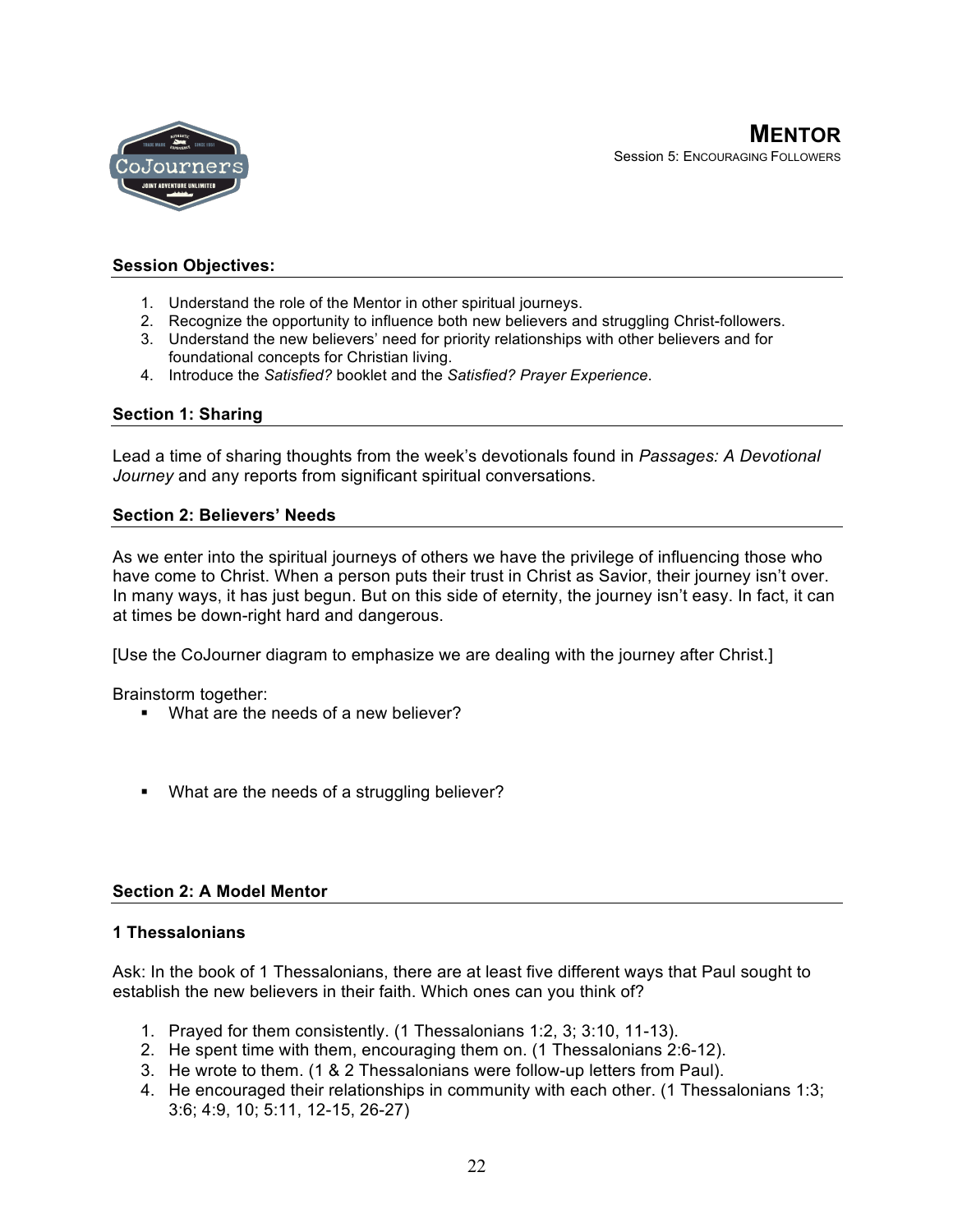5. He sent another believer to build into them when he couldn't be there himself. 1 Thessalonians 3:1, 2)

Like Paul, we seek to provide an environment of growth for the new believer, where he or she can experience the work of God in the context of community.

# **The key principle: The growth environment is one characterized by grace (or love) and truth (especially God's word) with time to grow.**

# **Section 3: Life Connections -**

The growth environment for believers always involves relationships. Along with the relationship with the Lord, there are three other relational contexts or priority relationship in which the believer experiences love and grace. They are:

- 1. A relationship with a more mature believer who can encourage and guide.
- 2. A relationship with a group of believing friends with whom they can do life.
- 3. A relationship with a believing community which provides a fuller experience of God's grace and truth.



# **Two out of Three: Minimum growth requirements.**

- § A believer with all three is in an ideal growth environment.
- § Two out of the three should sustain healthy growth over time [no matter which two it is.]
- Only one relational connection is normally not enough to sustain growth for long.
- **EXECT** Lacking all three is a dangerous situation, spiritually depriving the new believer of essential relational connections.

**The key principle: Help the new believer make at least one other relational connection beyond your influence.**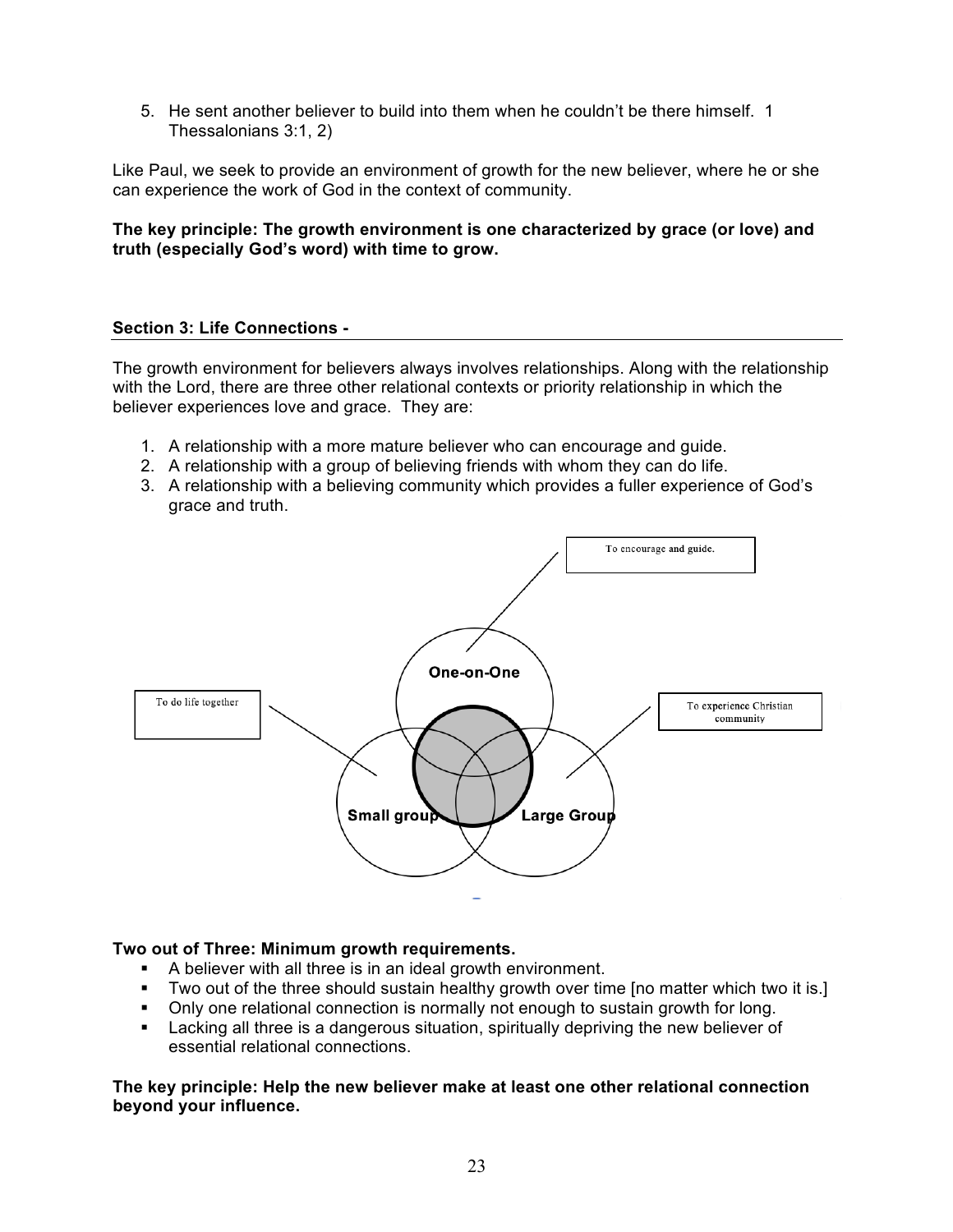# **Section 4: Life Concepts**

The truth of God's word is essential to spiritual growth and "all scripture is useful…so that the man of God may be thoroughly equipped for every good work" (2 Timothy 3:16, 17.)

But there are truths that help provide a firm foundation on which to build a Christian life. These truths can be called *Life Concepts* and include:

- Assurance of Salvation
- God's Love and Forgiveness
- § The filling and power of the Holy Spirit
- Walking in the Spirit
- The principles of spiritual growth, including the importance of prayer, the Bible, fellowship, and witness.

An easy paradigm to use to communicate each truth is:

- § Start with Our Struggles
- Explore a Key Scripture providing God's Solution
	- $\circ$  Assurance 1 John 5:11-13
	- o Forgiveness 1 John 1:5-2:2
	- o Spirit Empowering 1 Corinthians 2:9-3:3
	- o Spirit-Led Galatians 5:16-26
	- $\circ$  Growth Acts 2:24-27
- Take Steps of Application

| <b>Needs</b>      | <b>Powerful Passages</b> | <b>Foundational Concepts</b> |
|-------------------|--------------------------|------------------------------|
| <b>Doubts</b>     | 1 John 5:11-13           | Assurance                    |
| Guilt             | 1 John 1:5-2:2           | Forgiveness                  |
| Frustration       | 1 Cor. $2:14-3:3$        | Spirit-empowered             |
| <b>Struggles</b>  | Gal. 5:16-26             | <b>Spirit led</b>            |
| <i>Immaturity</i> | Acts 2:42-47             | Growth                       |

Cru's series entitled *Life Concepts* provides conversational guides that can be used to communicate these concepts. Anyone can use them by following the guide, though a *Leader's Guide* is available to help you be confident and equipped. *Life Concept* training is also provided in another training session.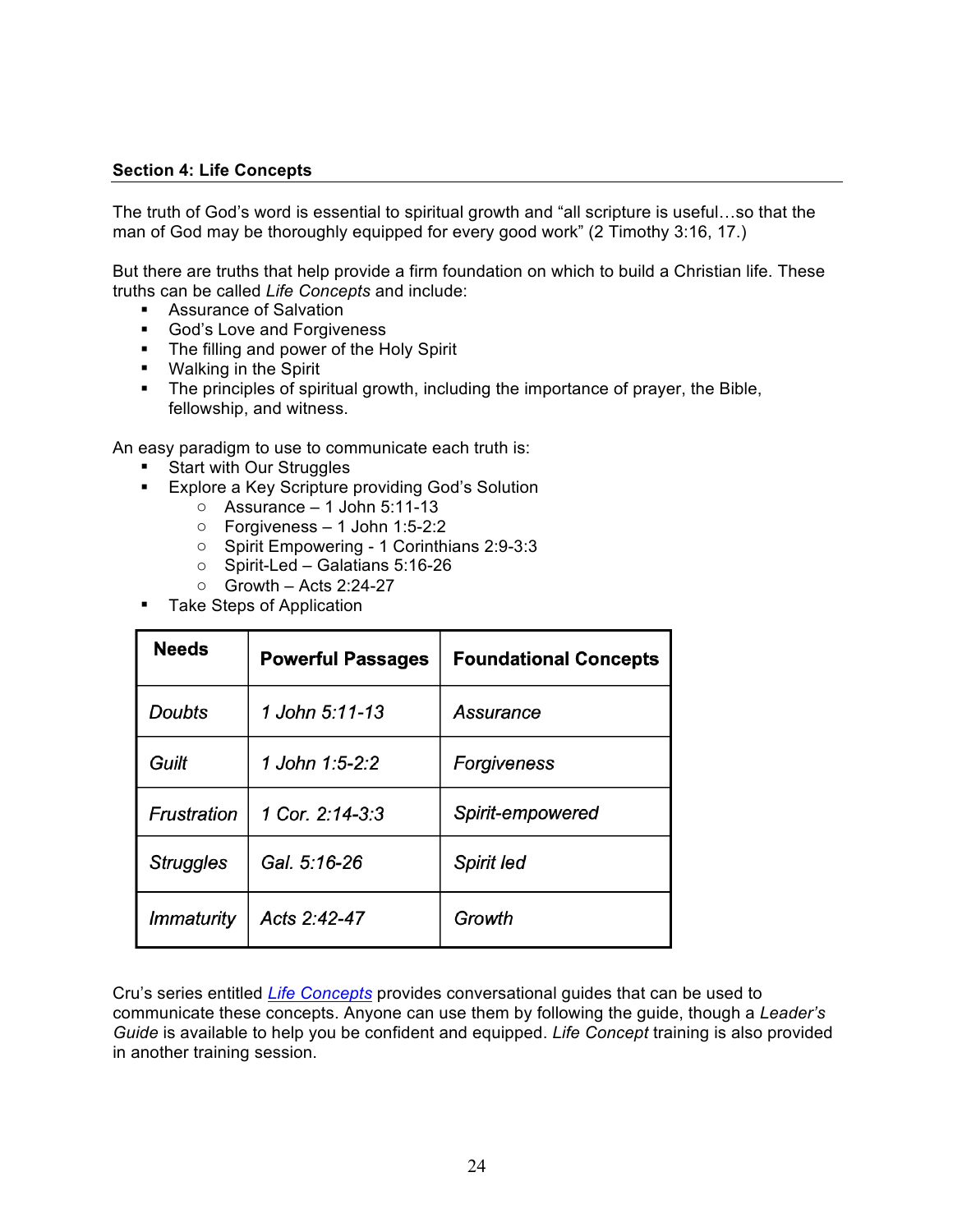# **Section 5 – The Turning Point**

As you interact with others about their spiritual journeys, you will often meet individuals who have trusted Christ as their personal Savior and Lord, but who have slipped into a self-centered lifestyle. These individuals are often experiencing frustration in their spiritual life but need some appropriate "love and truth" to get turned around. *Satisfied?* is a tool designed to help such individuals.

Using *Satisfied?* is as easy as using the *Would You Like to Know God Personally* booklet. But the flow of the outline is:

- § *The Divine Gift* God has given us His Spirit so that we can experience intimacy with Him and enjoy all He has for us.
- **The Present Danger** We cannot experience intimacy with God and enjoy all He has for us if we fail to depend on His Spirit.
- **•** The Intimate Journey By walking in the Spirit we increasingly experience intimacy with God and enjoy all He has for us.
- **The Empowering Presence** We are filled with the Spirit by faith, enabling us to experience intimacy with God and enjoy all He has for us.
- § *The Turning Point* Individuals who identify with failure to live a Christ-centered life are provided an opportunity to turn in prayer, confessing their sin, and trusting Christ to fill them with His Spirit.

Additional training in using *Satisfied?* is also available in other sessions. Our purpose today is to merely introduce you to the booklet and make it available to you.

### **Section 6 – Mentor Resources**

Along with *Life Concepts* and *Satisfied?,* there are many other valuable resources for the Mentor. They include:

#### **One-on-one Mentoring**

§ *The Compass* – A discipleship curriculum divided into three sections: Walking by Faith, Sharing Your Faith; and Multiplying Your Faith.

Brainstorm other helpful resources:

- §
- §
- §
- §
- §
- §

#### **Small-Group Mentoring**

- § *The Community* An electronic resource filled with small group Bible study.
- § Thrive Studies

Brainstorm other helpful resources:

- §
- §
- §
- §
- §
- §